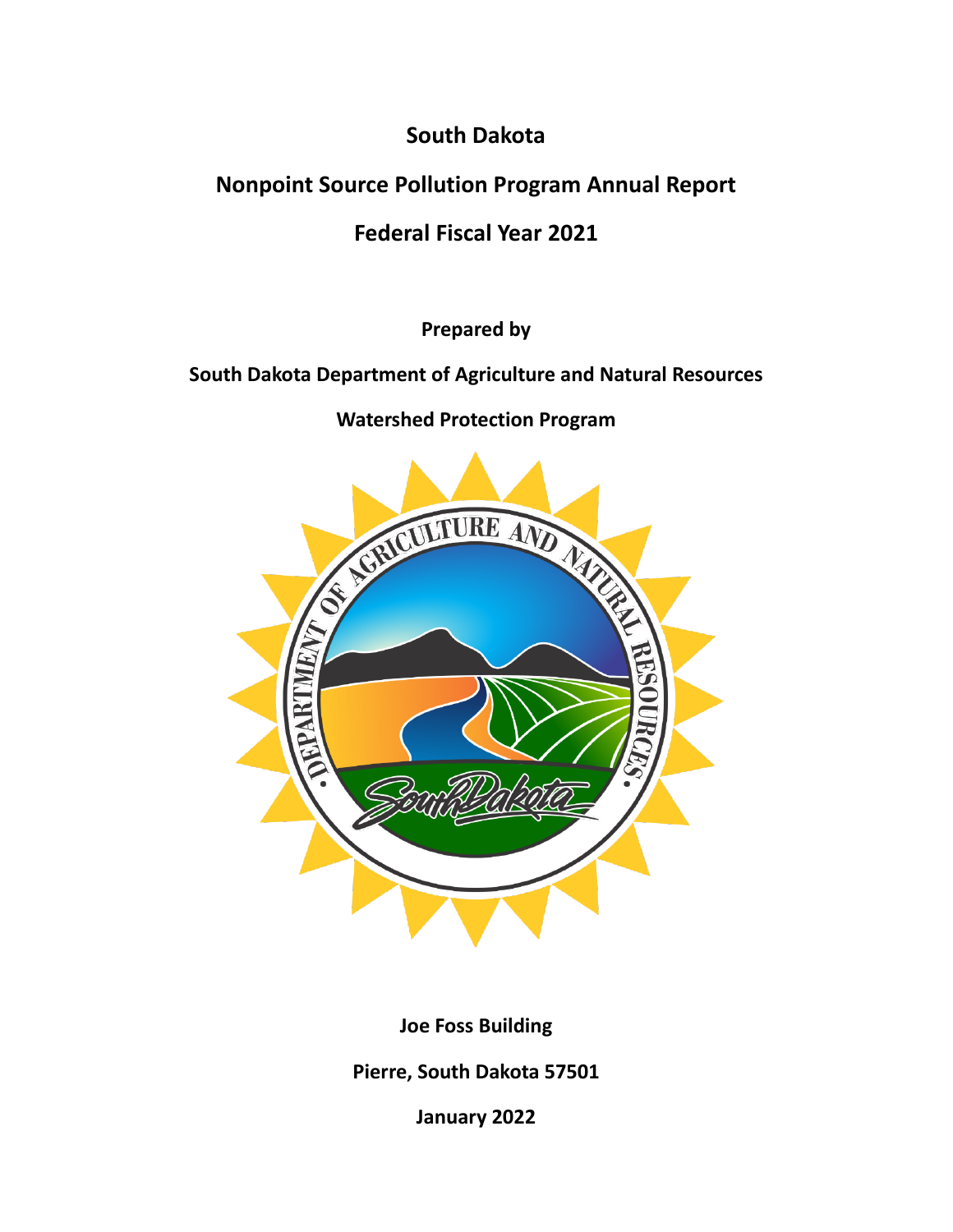## **South Dakota Nonpoint Source Program Fact Sheet Federal Fiscal Year (FFY) 2021**

Date of FFY 2021 Section 319 Project Grant Award: July 26, 2021 Amount of FFY 2021 Section 319 Project Grant: \$2,755,000

For EPA grant award purposes, half of the grant award is designated as Program Funds that can be used for all activities that support the goals of the state NPS Management Plan. The other half is designated as Project Funds that must be spent on watershed projects to restore impaired waters.

- Amount FFY 2021 Project Funds: \$1,377,500
- Amount FFY 2021 Program Funds: \$1,377,500

## **FFY 2021 Third-Party Section 319 NPS Projects Awarded:**

- Belle Fourche River Watershed Partnership \$213,000 for the Belle Fourche River Watershed Project – Segment 9 (Amendment)
- Day County Conservation District -- \$400,000 (\$200,000 of 319 funds and \$200,000 of CWSRF-WQ funds) for the Northeast Glacial Lakes Watershed Project – Segment 5
- □ James River Water Development District \$1,500,000 for the South Central Watershed Implementation Project - Segment 2

#### **Total number of Active Section 319 NPS Projects in FFY 2021:** 7

- Belle Fourche River Watershed Project
- Big Sioux River Watershed Project
- Northeast Glacial Lakes Watershed Project
- Soil Health Improvement and Planning Project
- South Central Watershed Project
- South Dakota NPS Information and Education Project
- Upper Big Sioux River Watershed Project

#### **FFY 2021 Total Pollutant Load Reduction Estimates:**

- Sediment: 12,673 tons
- Phosphorus: 42,689 lbs.
- Nitrogen: 199,999 lbs.

Individual Section 319 NPS project load reductions for FFY21 can be found in Table 10.

In previous South Dakota NPS Annual Reports, total pollutant load reductions were reported by calendar year, and reductions for sediment, phosphorus and nitrogen were downloaded from the department's Tracker database. Load reductions in the 2021 Annual Report are provided for the federal fiscal year. Pollutant load reductions will be downloaded from EPA's Grant Reporting and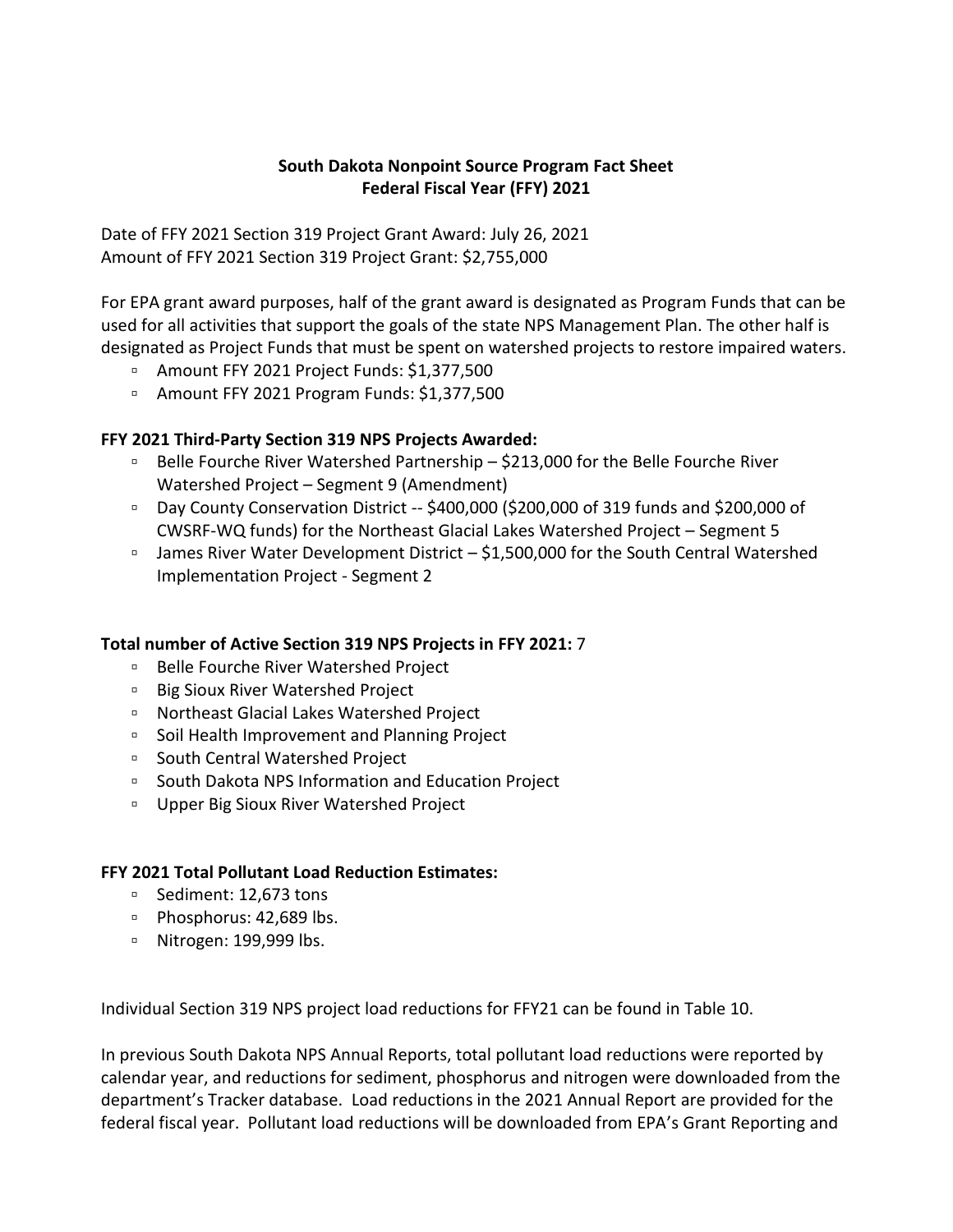Tracking System (GRTS) to maintain consistency between South Dakota's NPS Annual Report and the GRTS database.

## **Summary of BMPs implemented by South Dakota 319 NPS projects in FFY 2021:**

- Ag Waste System
	- o 5 nutrient management plans
	- o 6 engineering designs
	- o 3 livestock feedlot relocations
	- o 4 waste management systems
	- o 1 waste storage facility
- Bank Stabilization
	- o 5 stream crossings
	- o 16,940636.1 feet of streambank and shoreline protection
- Conservation Tillage
	- o 1737.66 acres of conservation tillage
- Critical Area Planting
	- o 60 acres of conservation cover
- Cropland BMPs
	- o 101.66 acres of conservation crop rotation
	- o 1440.13 acres of cover crops
	- o 40 acres of filter strips
- Grazing Management
	- o 140 acres of cover crops
	- o 3 grazing management plans
	- o 11,870.76 acres of grazing planned systems
	- o 33,332 feet of livestock pipeline
- o 15 livestock water tanks/troughs/alternative water sources
- o 24.5 acres of tree/shrub establishment
- Information and Education
	- o 5 news articles
	- o 5 presentations
	- o 3 tours
- In-Lake Bio-manipulation
	- o Evaluation of Clearas Water recovery
- Irrigation Water Management
	- o 2 irrigation systems
- Perennial Vegetation
	- o 19.02 acres of pollinator habitat
- Riparian Restoration/Protection
	- o 53.4 acres of conservation reserve program
	- o 636.1 acres of riparian area management
	- o 109.6 acres of conservation easements
	- o 45,592 feet of fencing and stream exclusion
	- o 119.5 acres of seasonal riparian area management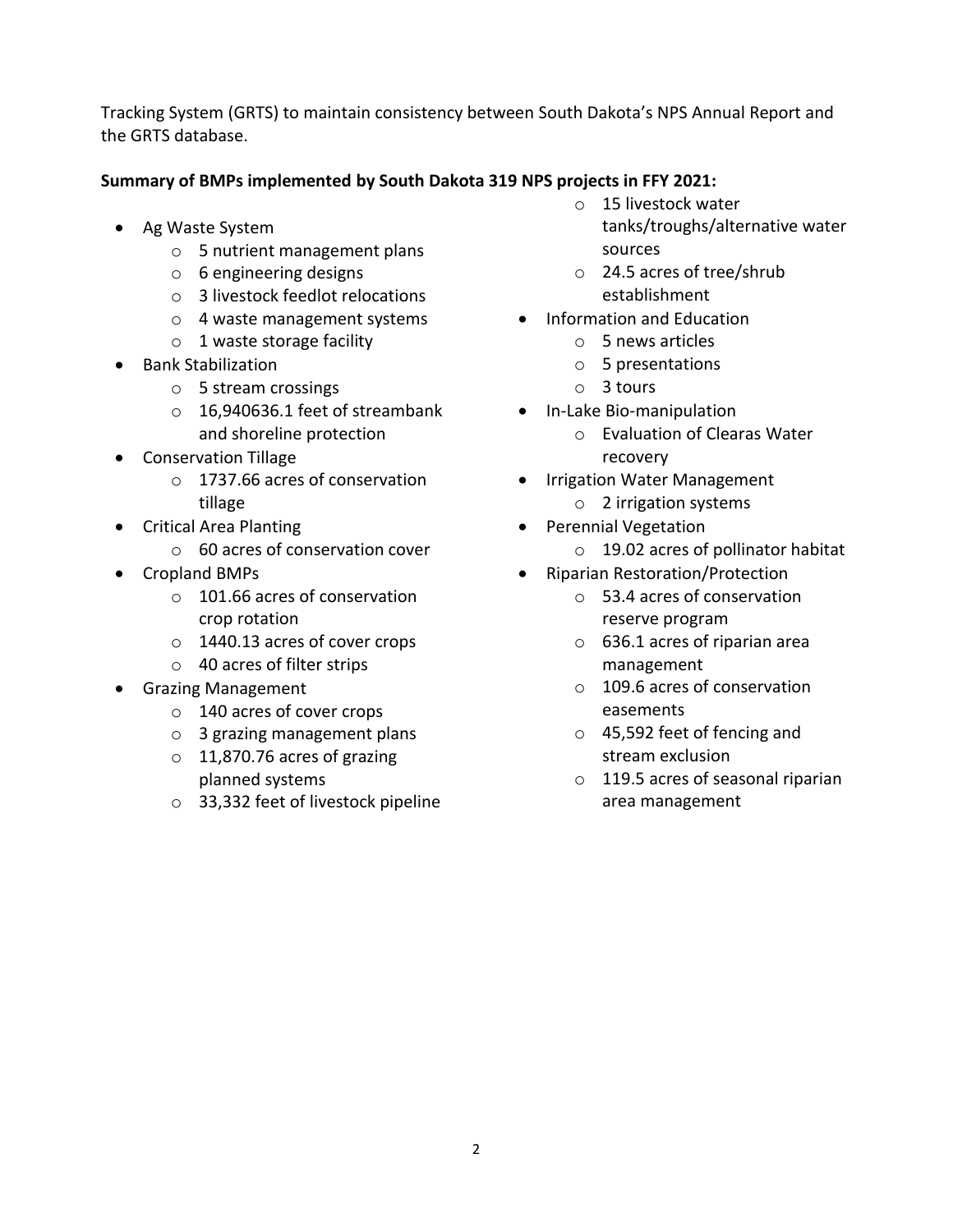# **South Dakota Department of Agriculture and Natural Resources Nonpoint Source Pollution Program Annual Report Federal Fiscal Year 2021**

#### **South Dakota NPS Program Structure and Management**

The South Dakota Nonpoint Source (NPS) Pollution Program is administered by the South Dakota Department of Agriculture and Natural Resources' (DANR) Watershed Protection Program. NPS pollution activities completed by program staff are selected to improve, restore, and protect the water quality of the state's lakes, streams, and wetlands in partnership with other organizations, agencies, and citizens. For more information about DANR's NPS activities visit:

<https://danr.sd.gov/Conservation/WatershedProtection/default.aspx>

The South Dakota Nonpoint Source Task Force is DANR's primary partner for implementation of the South Dakota NPS Program. The task force is a citizens' advisory group with a membership of more than 20 agencies, organizations, and tribal representatives (see Table 1). For additional information about the Task Force visit:

<https://danr.sd.gov/Conservation/WatershedProtection/NonpointSource.aspx>

#### **Table 1. NPS Task Force Core Agencies & Interest Groups**

| <b>Corn Growers Association</b>          | Izaak Walton League of America                |
|------------------------------------------|-----------------------------------------------|
| Lower Brule Sioux Tribe                  | Natural Resources Conservation Service        |
| <b>Planning Districts</b>                | SD Cattlemen's Association                    |
| SD Association of Conservation Districts | SD Conservation Commission                    |
| SD Chapter of the Sierra Club            | SD Dept. of Agriculture and Natural Resources |
| <b>Water Development Districts</b>       | SD Dept. of Transportation                    |
| SD Dept. of Game, Fish and Parks         | <b>SD Farmers Union</b>                       |
| SD Farm Bureau                           | <b>SD Pork Producers</b>                      |
| <b>SD Grassland Coalition</b>            | South Dakota State University                 |
| SD Wheat, Inc.                           | US Fish and Wildlife Services                 |
| <b>US Bureau of Reclamation</b>          | <b>US Geological Survey</b>                   |
| <b>US Forest Service</b>                 |                                               |

#### **319 Grant**

The South Dakota Department of Agriculture and Natural Resources' FFY 2021 Section 319 grant award from the Environmental Protection Agency (EPA) consisted of \$1,377,500 in Program funds and \$1,377,500 in Project funds. The \$2,755,000 total award was allocated as follows: Staff & Support - \$842,000 and 319 Projects - \$1,913,000. Projects awarded funding from the Department's FFY 2021 Grant are listed in Table 2. For EPA grant award purposes, half is designated as Program Funds that can be used for all activities that support the goals of the state NPS Management Plan. The other half is designated as Project Funds that must be spent on watershed projects to restore impaired waters as well as protect unimpaired waters.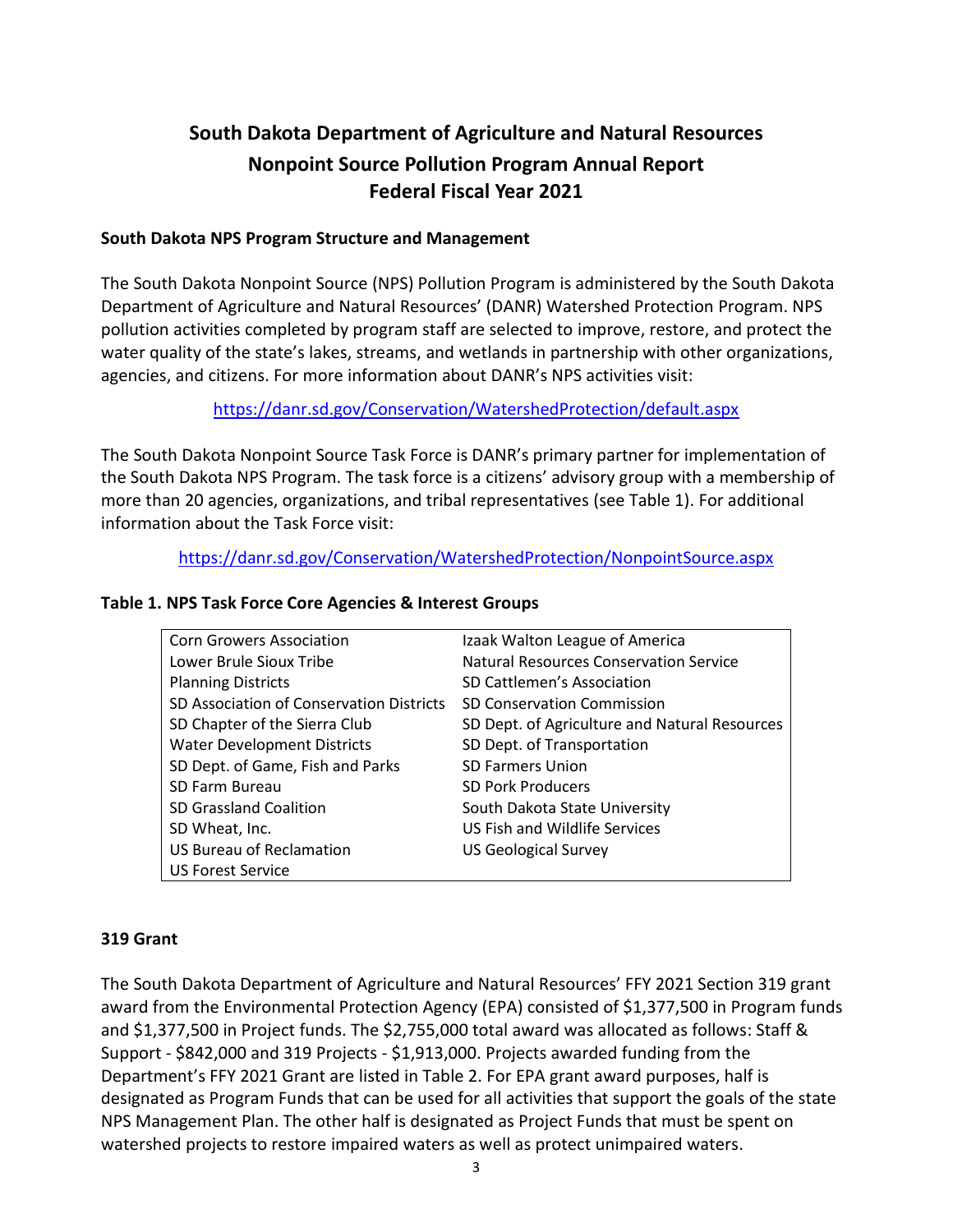The South Dakota Board of Water and Natural Resources awarded \$200,000 in Clean Water State Revolving Fund (CWSRF) Water Quality Grant dollars to supplement the 319 pass-through funds. See Table 8.

#### **Table 2. FFY 2021 Section 319 Project Awards**

| Project                                               |             | Grant $(5)$    |              |
|-------------------------------------------------------|-------------|----------------|--------------|
| <b>Staff &amp; Support</b>                            | Program     | <b>Project</b> | <b>Total</b> |
| DANR Staffing and Technical Support                   | \$842,000   |                | \$842,000    |
| Implementation                                        |             |                |              |
| Belle Fourche River Watershed - Segment 9 (Amendment) |             | \$213,000      | \$213,000    |
| Northeast Glacial Lakes Project - Segment 5           |             | \$200,000      | \$200,000    |
| South Central Watershed Project - Segment 2           | \$535,500   | \$964,500      | \$1,500,000  |
| Total 319 Funds                                       | \$1,377,500 | \$1,377,500    | \$2,755,000  |

Projects awarded additional Section 319 funding during FFY 2021 using prior year funds reverted from closed watershed projects that did not expend their total grant award are listed in Table 3.

## **Table 3. Projects Awarded Section 319 Grants from Prior Year Funds**

|                                         |            | 319 Grant |
|-----------------------------------------|------------|-----------|
| Project                                 | Grant (\$) | Year      |
| South Central Watershed Project - JRWDD | 54,321.86  | 2017      |
| South Central Watershed Project - JRWDD | 245.678.14 | 2018      |
| <b>Total</b>                            | 300,000    |           |

## **Active 319 Projects**

A list of Section 319 projects funded by previous grant awards that were open during the FFY 2021 reporting period is provided in Appendix A. Projects are listed by river basin.

## **Completed 319 Projects**

Table 4 contains a list of 319 projects closed during FFY 2020. The status of the final report is listed for each project.

#### **Table 4. 319 Projects Closed During FFY 2021**

|                                                |             | <b>Final Report Status</b> |     |             |            |
|------------------------------------------------|-------------|----------------------------|-----|-------------|------------|
|                                                | In          | In Review                  |     | Approved    |            |
| Project                                        | Preparation | <b>DENR</b>                | EPA | <b>DENR</b> | <b>EPA</b> |
| Northeast Glacial Lakes Project                |             |                            |     |             |            |
| South Central Watershed Implementation Project |             |                            |     |             |            |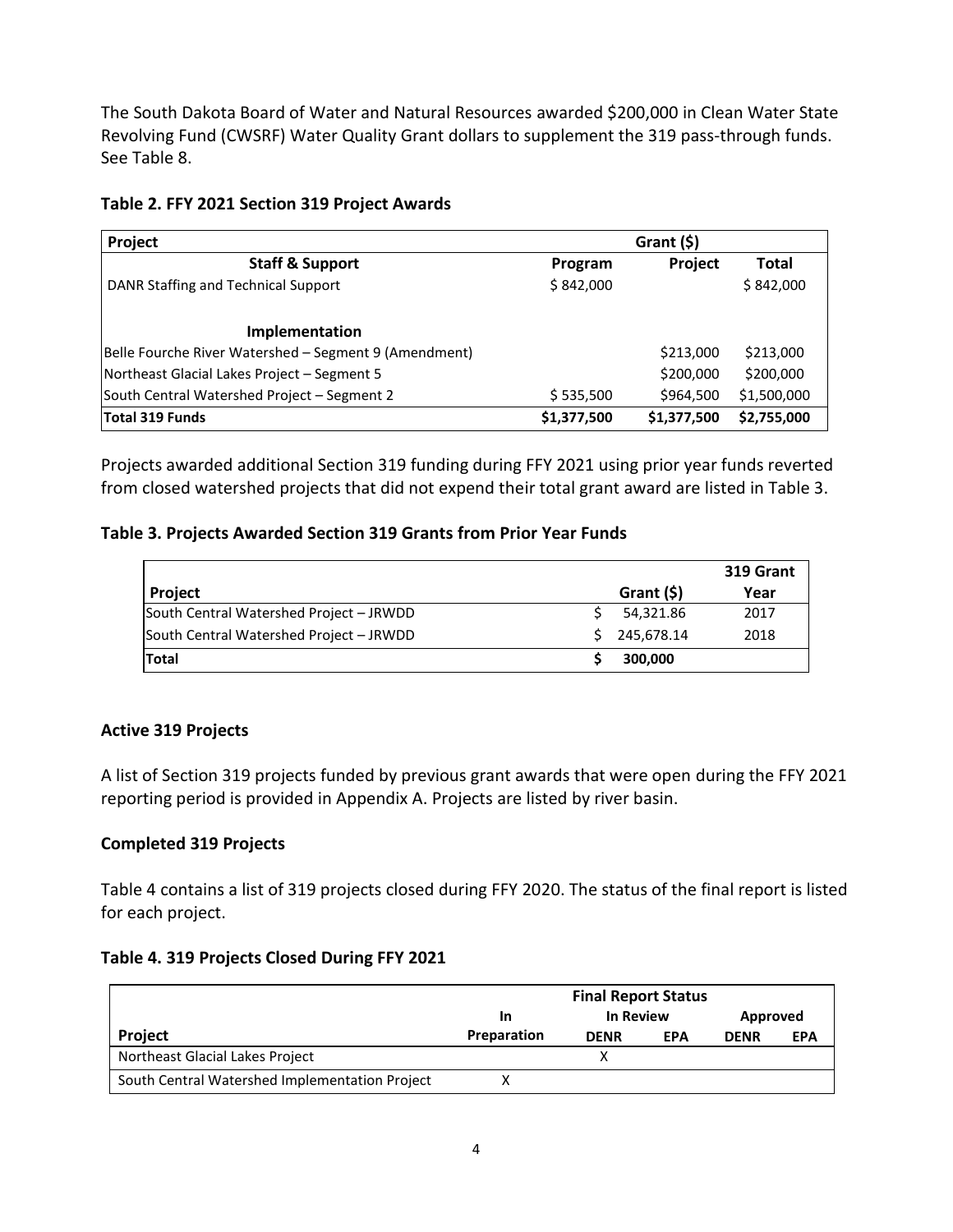A historical list of Section 319 projects completed by DANR and its project partners is provided in Appendix B. The projects are listed alphabetically by river basin. Unless otherwise indicated, a final report for each project has been filed with EPA, entered in the Grant Reporting and Tracking System (GRTS), and is available from the SD State Library. Several of the reports are also available by visiting:

<https://danr.sd.gov/Conservation/WatershedProtection/ReportsPublications.aspx>

During 2021, DANR continued activities to close out all 319 grants awarded to the department by their expiration date. The 2017 grant is on target for being completed on time in 2022. See Appendix F for the final FFY 2016 report.

## **604(b) Grant**

South Dakota had three 604(b) grants open during the FFY 2021 reporting period. The Section 604(b) project activities are detailed in Table 5.

| Grant #C6-96854619                                          |             |               |
|-------------------------------------------------------------|-------------|---------------|
| 1-Oct-19 through 30-Sep-2021                                |             |               |
| Project                                                     | Grant (\$)  | <b>Status</b> |
| Rotating Basins Project (East Dakota Water Development      |             |               |
| District)                                                   | \$76,800    | Completed     |
| South Central Water Quality Monitoring Project (James River |             |               |
| Water Development District)                                 | \$20,000    | Completed     |
| Equipment                                                   | \$3,200     | Completed     |
|                                                             | \$100,000   |               |
| Grant #C6-96854620                                          |             |               |
| 1-Oct-20 through 30-Sep-2022                                |             |               |
| Project                                                     | Grant (\$)  | <b>Status</b> |
| Rotating Basins Project (East Dakota Water Development      |             |               |
| District)                                                   | \$60,000    | Completed     |
| South Central Water Quality Monitoring Project (James River |             |               |
| Water Development District)                                 | \$20,000    | On Schedule   |
| DENR Personnel and Summer Intern Salaries                   | \$20,000    | On Schedule   |
|                                                             | \$100,000   |               |
|                                                             |             |               |
| Grant #C6-96854621                                          |             |               |
| 1-Oct-21 through 30-Sep-2023                                |             |               |
| Project                                                     | Grant (\$)  | <b>Status</b> |
| Rotating Basins Project (Black Hills)                       | \$80,000.00 | On Schedule   |
| South Central Water Quality Monitoring Project (James River |             |               |
| Water Development District)                                 | \$20,000.00 | On Schedule   |
|                                                             | \$100,000   |               |
|                                                             |             |               |

#### **Table 5. 604(b) Projects Active in FFY 2020**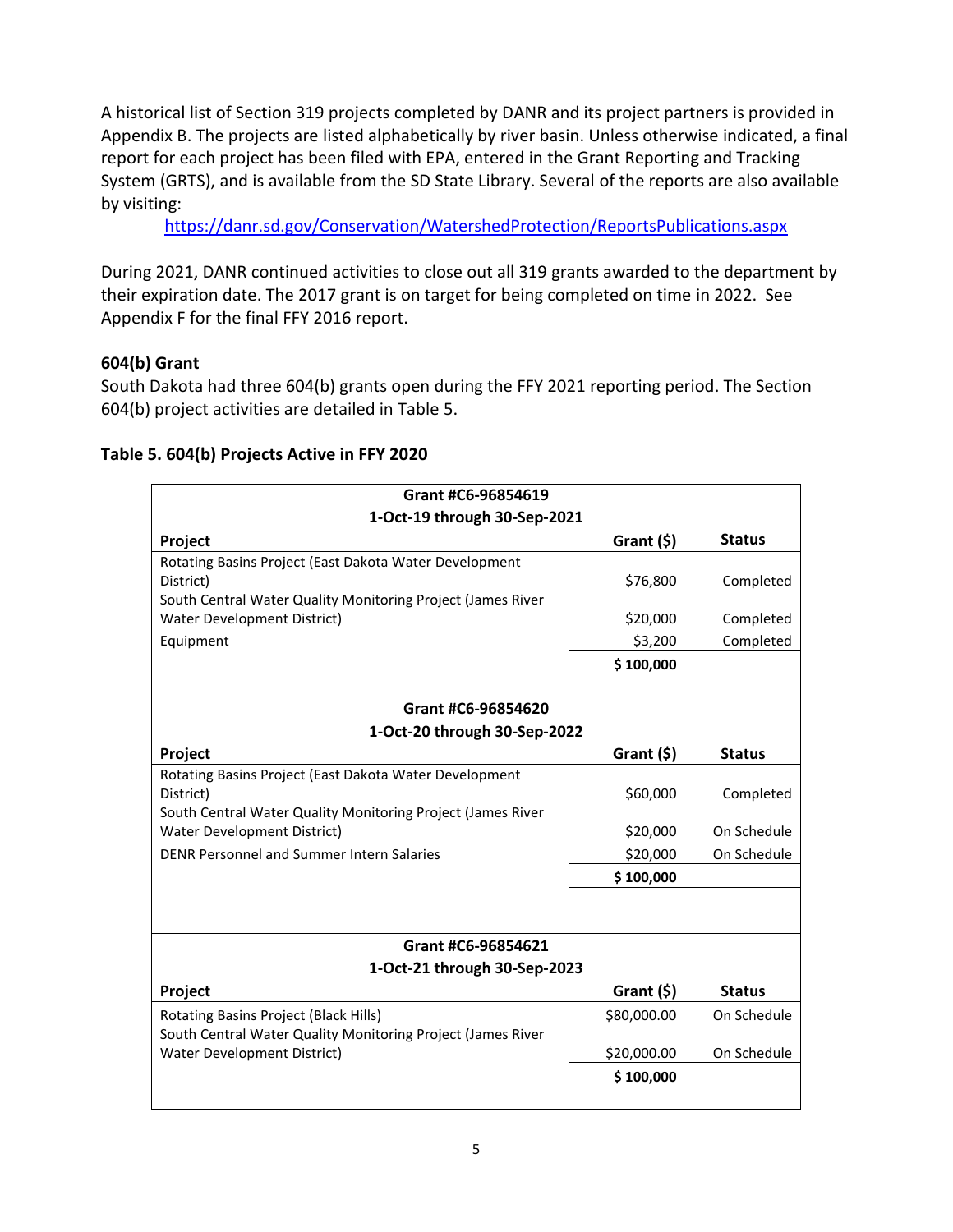A historical listing of completed 604(b) projects is provided in Appendix C.

## **Section 106 Categorical Grant**

South Dakota had one 106 Supplemental Categorical grants open during the FFY 2021 reporting period. Grant #I-96858801-2 includes the FFY19, FFY20, and FFY 21 grants. The Section 106 project activities for the FFY19, FFY20, and FFY21 are detailed in Table 6.

|  |  |  | Table 6. Section 106 Categorical Grant Activities |  |  |
|--|--|--|---------------------------------------------------|--|--|
|--|--|--|---------------------------------------------------|--|--|

| Grant #I-96858801-2                                     |            |
|---------------------------------------------------------|------------|
| 1-Oct-19 through 30-Sep-24                              |            |
| <b>Project</b>                                          | Grant (\$) |
| 2022 National Lakes Assessment (NLA)-State Scale Survey | \$225,900  |
| Stream Reference Site Development                       | \$125,000  |
| Statewide Lakes Assessment/Harmful Algal Blooms         | \$110,000  |
| Use Attainability Analysis                              | \$59,000   |
| <b>Statewide Streamflow Monitoring Network</b>          | \$99,268   |
| <b>Rotating Basins Project</b>                          | \$90,000   |
| TOTAL                                                   | \$709,168  |

A historical listing of completed Section 106 projects is provided in Appendix D.

## **Grants Reporting and Tracking System**

South Dakota enters 319 project information into the EPA Grants Reporting and Tracking System (GRTS) database. The GRTS database contains information about project funding, goals, and tasks. DANR entered annual evaluations for all projects active in FFY 2021. The reports detail project activities and progress for the period October 1, 2020 through September 30, 2021. The GRTS database can be accessed at:

[https://ofmpub.epa.gov/apex/grts/f?p=109:1:3697814748928:](https://ofmpub.epa.gov/apex/grts/f?p=109:1:3697814748928)::::

## **Staff**

During the reporting period, the Watershed Protection Program was authorized 13 full-time equivalents (FTE). Included in the number were 11 environmental scientists, one natural resource engineer and one program administrator. Visit the DANR website for contact information.

## <https://danr.sd.gov/ContactUs/default.aspx>

Watershed staff provided funded projects with technical assistance and project oversight through onsite and electronic means during FFY 2021. They also assisted prospective project partners with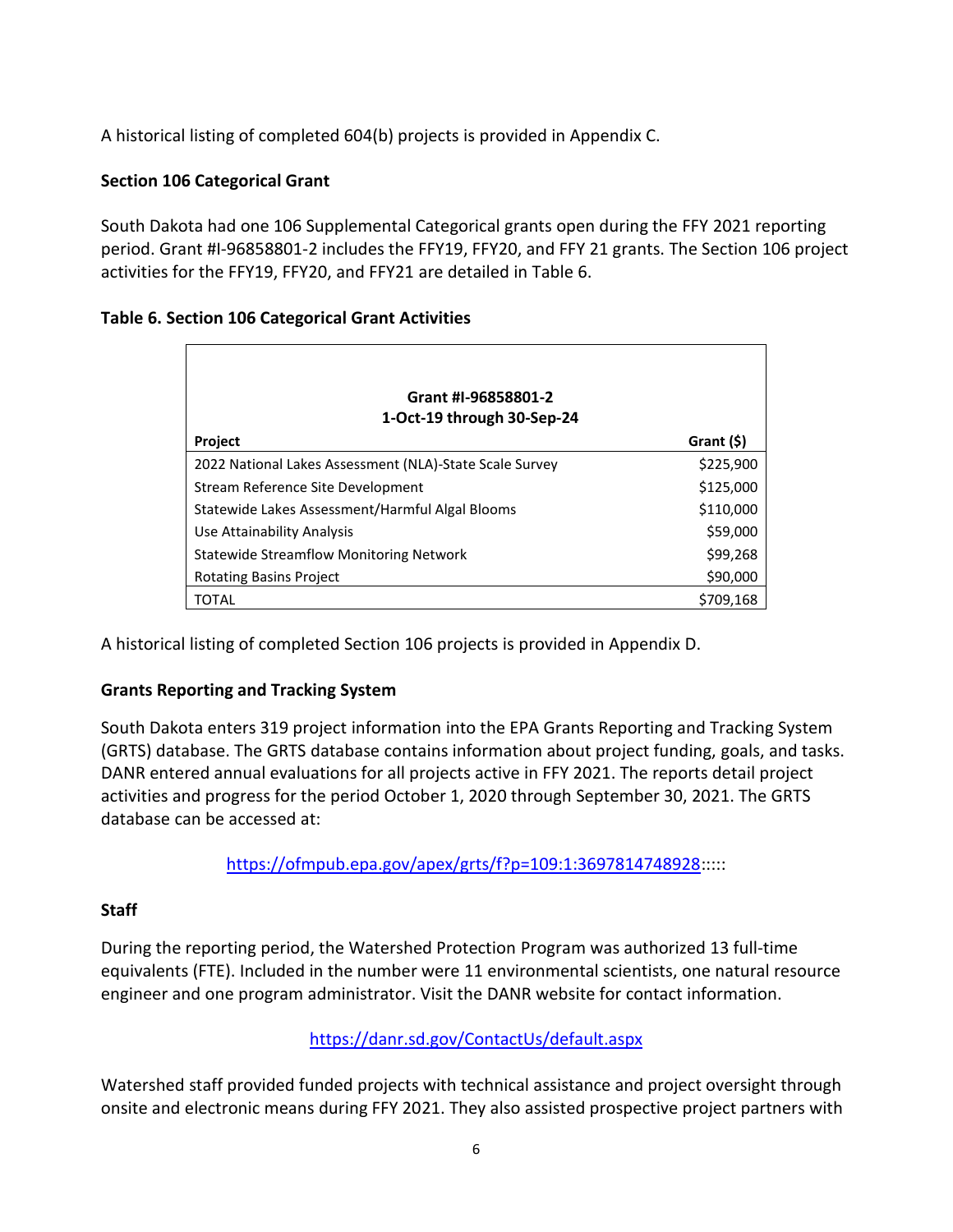the preparation of project proposals and implementation plans. In FFY 2021, staff initiated five contracts obligating \$2,013,000 in federal funds (319, 106, & 604(b)) and processed 29 payment requests for federal funds totaling \$1,386,945; initiated one contract obligating \$200,000 in state funds (Consolidated Water Facilities Construction Program grants and Clean Water State Revolving Fund program NPS Incentive loans and Water Quality grants) and processed 20 payment requests from these sources totaling \$521,522.

## **Training & Support**

Training was provided for department program staff, local watershed implementation and assessment project staff, and stakeholder groups. This training consisted of onsite project assistance, specialized training for monitoring and assessment, and training videos created because of the COVID-19 pandemic.

In addition to the training opportunities provided with direct involvement by the department, training is provided by 319 implementation project sponsors. Examples of training opportunities would be volunteer water quality monitoring, implementation tours and workshops, soil health demonstrations, and nutrient management workshops.

## **Project Guidance & Oversight**

Watershed Protection Program staff provided project management assistance to project sponsors during all phases of project development, implementation, and evaluation. The project guidance information and other documents are available at:

<https://danr.sd.gov/Conservation/WatershedProtection/Section319/Guidance.aspx>

Program project officers are encouraged to conduct onsite visits to each assigned project annually. During FFY 2021, the reviews resulted in the revision of several project implementation plans and budgets.

## **Information and Education**

Since 2003, the NPS Information and Education (I & E) Program has been outsourced to the South Dakota Discovery Center. The Discovery Center was awarded an initial \$200,000 I&E grant in FFY 2004. During the FFY 2007 through 2019 period, the Discovery Center was awarded an additional \$1,190,700 to continue the I&E program. In FFY 2020, the Discovery Center was awarded \$300,000 (\$200,000 of 319 funds and \$100,000 CWSRF Water Quality Grants) for SD Nonpoint Source Information and Education Project Segment 6. DANR maintains a close working relationship with the Discovery Center to ensure program milestones are met and to ensure that the program is widely advertised.

Information activities share information with the public. Some of these activities are one-time projects such as the media campaign on pet waste or the planning for urban watersheds planned in previous segments. Other ongoing activities include volunteer monitoring, conference support, and the minigrants program.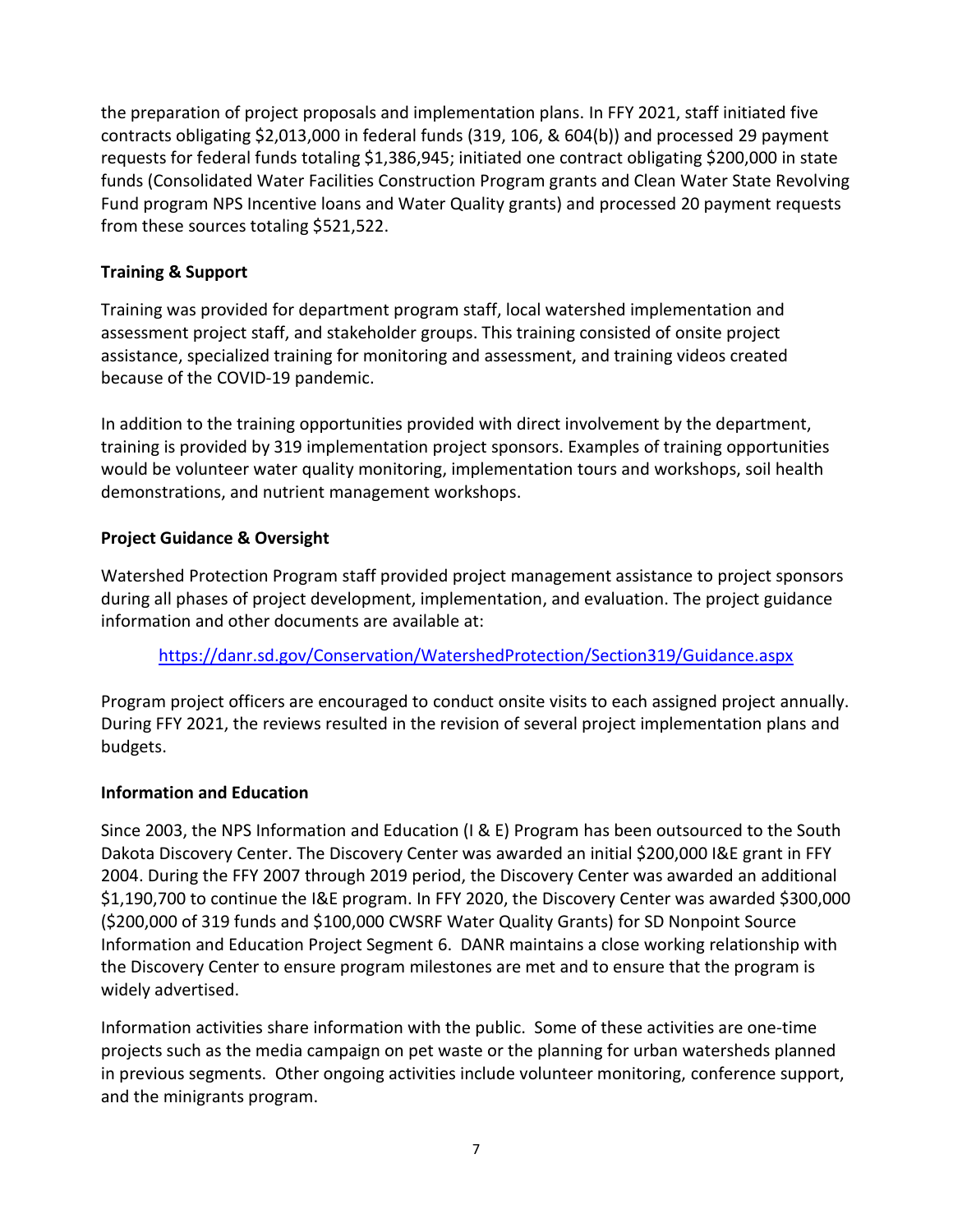The minigrant process awards small grants to local, regional, and state projects that promote watershed education. Ten to twelve minigrants are awarded typically during each project segment.

Education activities include educator trainings, Project WET, Water Festivals, volunteer water monitoring, and youth and student outreach activities.

Since 1992, South Dakota Water Festivals have delivered a strong water conservation message to an increasing number of fourth graders. More than 4,500 students and 240 teachers are served by 140 volunteers at Water Festivals each year.

### **Financial and Technical Assistance Provided by Project Partners**

While financial and technical assistance received from the Environmental Protection Agency provide the base for the South Dakota NPS Program, the resources available from public and private program partners are integral components of many program activities. Selected partnerships active during the past year are summarized below. For additional information about these and other program partnerships, consult the *South Dakota Watershed Project Funding and Technical Assistance Guide.* An electronic copy of the guide is available by visiting:

<https://danr.sd.gov/Conservation/WatershedProtection/docs/319guidance2022.pdf>

## **USDA Natural Resources Conservation Service and Farm Service Agency**

The USDA Natural Resources Conservation Service (NRCS) and Farm Service Agency (FSA) are active project partners in nearly all phases of the NPS Program.

The National Water Quality Initiative (NWQI) was initiated in FFY 2012. The goal is to remove streams and other waterbodies from the State's 303(d) list from threatened status or from contributing to impairments. NWQI will assist producers to address high-priority water resource concerns in small watersheds. The State partnership selected four 12-digit Hydrologic Units in the Skunk Creek watershed, which drains to the Big Sioux River. The significance of this tributary is that it contributes pollutants that affect the city of Sioux Falls' ability to meet water quality standards for the portion of the Big Sioux River that flows through the city. During 2014, an instream monitoring project was initiated to determine progress toward Skunk Creek meeting its assigned beneficial uses, and that progress is still moving forward today. Skunk Creek was delisted for total suspended solids (TSS) from the State's 303(d) list in the 2018 Integrated Report. A nonpoint source pollution Success Story was finalized for Skunk Creek TSS in 2019.

In FFY 2017, DENR and NRCS agreed to discontinue work in two NWQI watersheds in the Skunk Creek watershed and identified three NWQI watersheds in the Firesteel Creek watershed. These watersheds are Storia, West Fork Firesteel Creek, and Lower West Fork Firesteel Creek. Firesteel Creek is a tributary to the James River and is impaired for bacteria and TSS. In-stream monitoring on Firesteel Creek began in 2016, and planning and implementation are currently ongoing in the three Firesteel Creek NWQI watersheds.

#### **US Geologic Survey**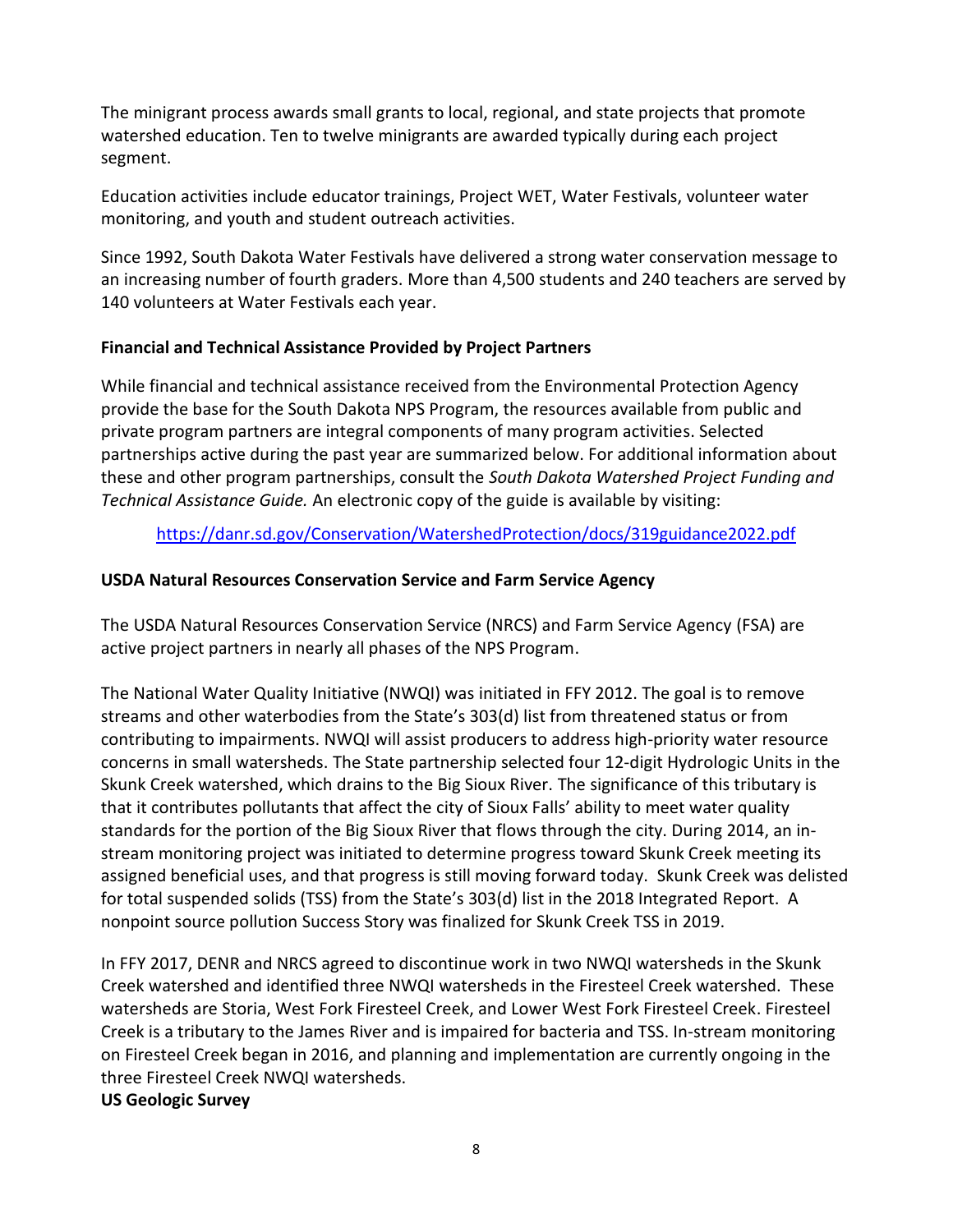The US Geologic Survey provides technical assistance to several South Dakota nonpoint source assessment and implementation projects. The US Geological Survey also provides water quality and water quantity data to help DANR develop and implement TMDLs. The survey is also an active participant in planning and conducting the Western South Dakota Hydrology Conference.

## **US Fish and Wildlife Service**

The US Fish and Wildlife Service (USFWS) provides technical and financial assistance to watershed projects for Best Management Practice (BMP) installation. This assistance centers primarily on cost share for practices related to managed grazing systems and wetland habitat development. The main USFWS programs providing funds for BMPs are Partners for Fish and Wildlife Program and North American Wetland Conservation Act. Commonly cost shared BMPs include grass seeding, cross fencing, multiple purpose ponds, and riparian exclusion fencing.

### **South Dakota Board of Water and Natural Resources Grant Assistance**

The Consolidated Water Facilities Construction Program (CWFCP) is administered by the South Dakota Board of Water and Natural Resources (BWNR). The program provides state grants and low-interest loans for projects on the State Water Facilities Plan. NPS structural and construction BMPs, such as animal waste management systems (AWMS) and shoreline stabilization, are eligible for cost share funds through the program. Projects awarded Consolidated Water Facilities Construction Program funds during the reporting period are listed in Table 8.

The BWNR also provides Water Quality grant assistance to watershed projects from the Clean Water State Revolving Fund (CWSRF) administrative surcharge fees. Projects awarded Water Quality grants during the reporting period are listed in Table 8.

## **Table 8. FFY 2021 State Grants**

| Project                                     | <b>Funding Source</b> | Grant Award (\$)          |
|---------------------------------------------|-----------------------|---------------------------|
| Northeast Glacial Lakes Project – Segment 5 | <b>CWSRF WQ Grant</b> | \$200,000                 |
|                                             |                       | \$200,000<br><b>Total</b> |

## **South Dakota Clean Water State Revolving Fund (NPS Incentive Loan Program)**

The South Dakota Board of Water and Natural Resources administers the state's Clean Water State Revolving Fund (CWSRF) loan program. During 2004, the board established a nonpoint source incentive rate for nonpoint source projects. Projects for traditional wastewater or storm water that include a nonpoint source component are eligible for the nonpoint source interest rate. The annual principal and interest payment is calculated for a loan at the current base SRF interest rate of 2 percent for loans with a term of 10 years or less, 2.25 percent for loans with a term of 11 to 20 years, and 2.5 percent for loans with a term greater than 20 years. Using the lower incentive interest rates of 1 percent, 1.25 percent, and 1.5 percent, respectively, a loan is sized using the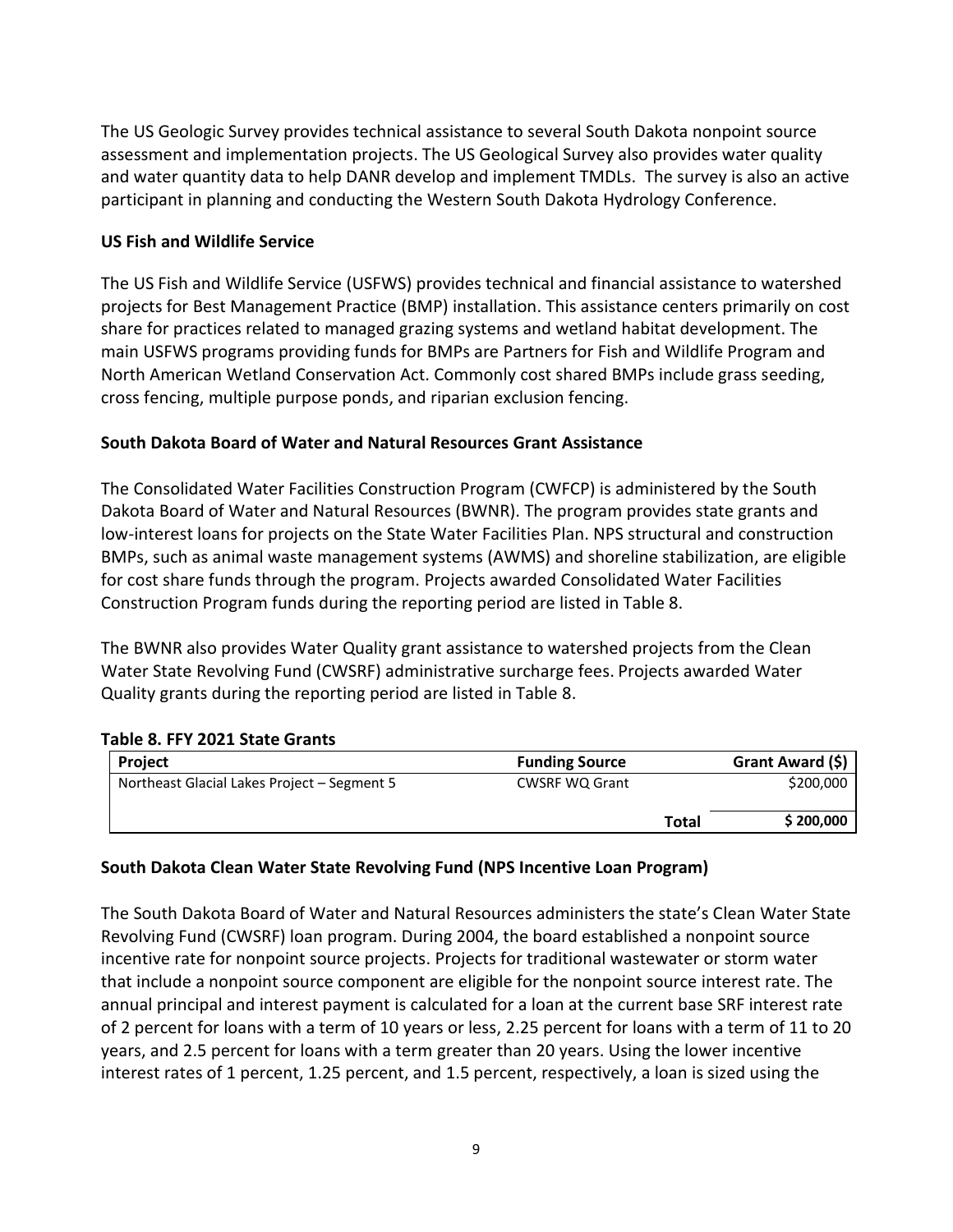annual payment previously calculated. The difference in the two loan principal amounts is the amount of funding available for the NPS component of the project.

Since its inception, six NPS project sponsors have accessed NPS incentive program rate financing. In FFY 2021, zero CWSRF NPS Incentive Loans were awarded. The NPS projects and loan amounts are shown in Table 9.

| Project                                                          | <b>Municipality</b>           | <b>SRF Loan</b> |
|------------------------------------------------------------------|-------------------------------|-----------------|
| <b>FFY 2005</b>                                                  |                               |                 |
| Brown County Water Quality Improvement                           | City of Aberdeen              | \$1,156,259     |
| Central Big Sioux Watershed -Segment 1                           | City of Sioux Falls           | \$4,374,985     |
| <b>FFY 2006</b>                                                  |                               |                 |
| Upper Big Sioux River Watershed-Segment 4                        | City of Watertown             | 113,985<br>Ś.   |
| <b>FFY 2007</b>                                                  |                               |                 |
| Upper Big Sioux River Watershed-Segment 5                        | City of Watertown             | Ś.<br>139,952   |
| <b>FFY 2009</b>                                                  |                               |                 |
| Firesteel Creek / Lake Mitchell Watershed                        | City of Mitchell              | \$<br>148,523   |
| <b>FFY 2011</b>                                                  |                               |                 |
| Central Big Sioux Watershed-Segment 2                            | City of Sioux Falls           | \$1,901,014     |
| Belle Fourche River Implementation-Segment 5                     | <b>BF Irrigation District</b> | 200,000<br>Ś.   |
| <b>FFY 2015</b>                                                  |                               |                 |
| Central Big Sioux Watershed-Segment 3                            | City of Sioux Falls           | \$1,839,457     |
| <b>FFY 2016</b>                                                  |                               |                 |
| Central Big Sioux Watershed-Segment 3                            | City of Sioux Falls           | \$449,000       |
| <b>FFY 2017</b>                                                  |                               |                 |
| <b>Big Sioux River Watershed</b>                                 | City of Sioux Falls           | \$559,125       |
| <b>FFY 2018</b>                                                  |                               |                 |
| <b>Big Sioux River Watershed</b>                                 | City of Dell Rapids           | \$337,700       |
| South Central Watershed                                          | City of Mitchell              | \$682,000       |
| <b>Big Sioux River Watershed</b>                                 | City of Sioux Falls           | \$429,000       |
| <b>FFY 2019</b>                                                  |                               |                 |
| South Central Watershed*                                         | City of Mitchell              | \$98,750        |
| South Central Watershed                                          | City of Mitchell              | \$356,000       |
| <b>Big Sioux River Watershed</b>                                 | City of Sioux Falls           | \$2,408,800     |
| <b>FFY 2020</b>                                                  |                               |                 |
| <b>Big Sioux River Watershed</b>                                 | City of Dell Rapids           | \$213,500       |
| Firesteel Creek Watershed Restoration**                          | City of Mitchell              | \$311,700       |
| Firesteel Creek Watershed Restoration**                          | City of Mitchell              | \$163,000       |
| <b>Big Sioux River Watershed</b>                                 | City of Sioux Falls           | \$457,400       |
| *Amendment to prior year CWSRF award                             |                               |                 |
| ** Firesteel Creek is within the South Central Watershed Project |                               |                 |
|                                                                  | <b>Total</b>                  | \$16,340,150    |
|                                                                  |                               |                 |

#### **Table 9. CWSRF NPS Loans**

#### **South Dakota Department of Agriculture**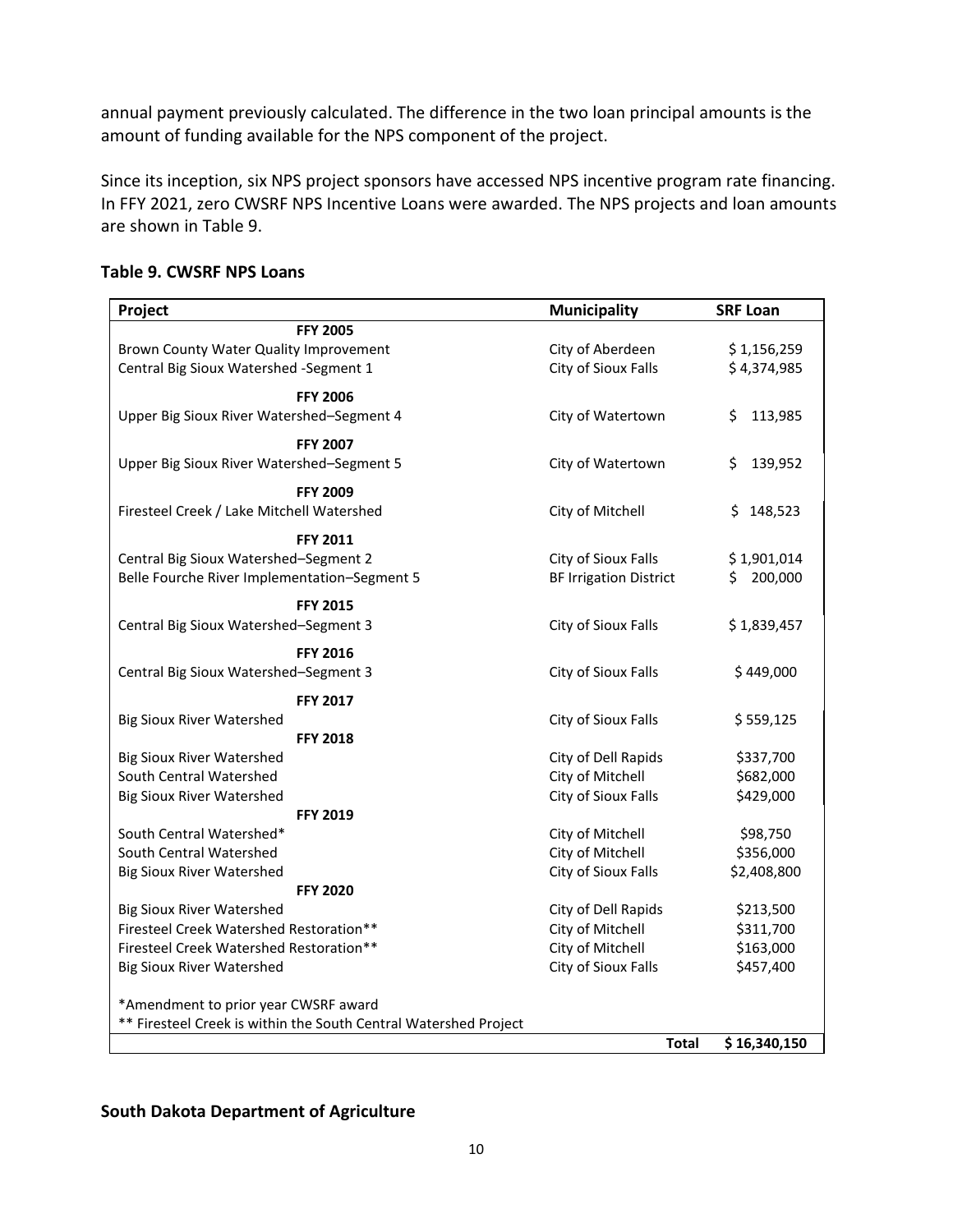In fiscal year 2021, the Departments of Agriculture and Environment and Natural Resources merged to form one department, the Department of Agriculture and Natural Resources (DANR). The newly formed department will provide state funds to conservation districts for the installation of conservation BMPs through the Conservation Grants Program. During this reporting period, SDDA (now DANR) awarded \$500,000 to conservation district projects. Many of these projects include NPS-related activities.

## **South Dakota Department of Game, Fish, and Parks (GFP)**

GFP assistance programs accessed by projects are like those offered by the USFWS and center mainly on managed grazing and wetlands.

The former Department of Agriculture and the GFP worked together to develop the Habitat Pays website. The Habitat Pays website focuses on compiling habitat and conservation funding programs and assistance from federal and state agencies. The information is easily accessible to South Dakota landowners and the public with interest in creating wildlife habitat and improving water quality.

For a description of the programs and practices cost shared visit:

<https://habitat.sd.gov/>

## **319 Grant Match**

Nonfederal match of 40 percent of project expenditures is required for Section 319 grants. South Dakota takes a conservative approach to approving nonfederal match submitted by its project partners. As much of the match comes from the construction and implementation of BMPs, a large proportion of the match requirement for many projects is documented during the later phases of a project. See Appendix E for a summary of nonfederal match documented for each of the department's 319 grants.

## **Water Quality Improvements**

The South Dakota NPS Program considers quantification of load reductions and resultant water quality improvements essential to evaluating project goal attainment and reaching the TMDLs established for priority waterbodies. The quantification process uses a combination of modeling and water quality sample results. Commonly used models include Spreadsheet Tool for the Estimation of Pollutant Load (STEPL), Revised Universal Soil Loss Equation (RUSLE 2), and Annualized Agricultural Nonpoint Source (AnnAGNPS). In FFY 2007, DENR adopted STEPL as the primary load reduction estimation model for reporting annual and cumulative load reductions in GRTS. DANR will continue to us STEPL as its primary load reduction estimation model.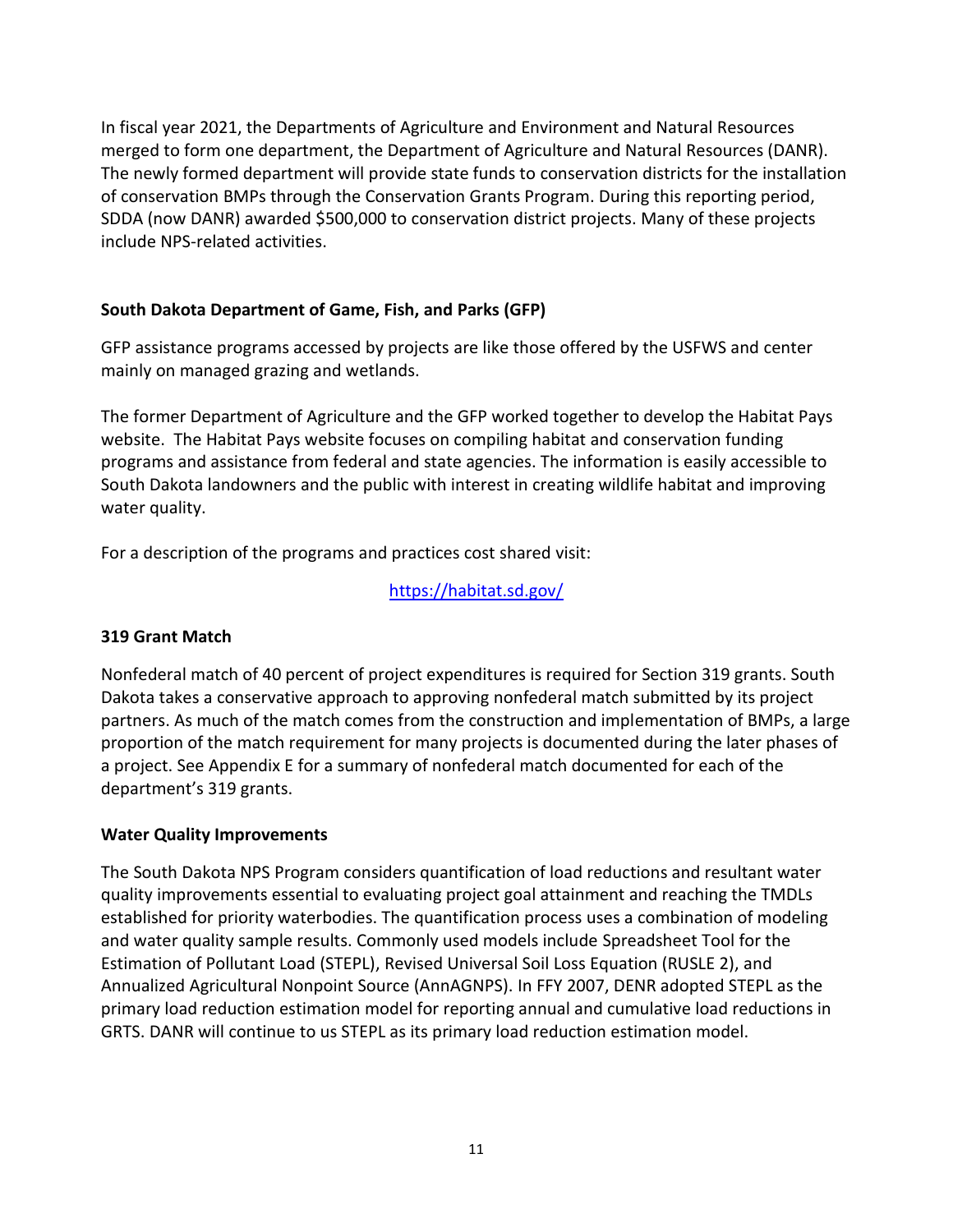Annual load reductions/water quality improvements documented are entered in GRTS. Load reductions for waterbodies located in project areas during FFY 2021 were 199,999 pounds of nitrogen, 42,689 pounds of phosphorous and 12,673 tons of sediment.

| <b>Project Name</b>                                            | <b>Nitrogen</b><br>(Ibs. per<br>year) | <b>Phosphorus</b><br>(Ibs. per year) | <b>Sediment</b><br>(tons per<br>year) |
|----------------------------------------------------------------|---------------------------------------|--------------------------------------|---------------------------------------|
| Belle Fourche River Watershed Implementation-Segment 9         | 741                                   | 126                                  | 82                                    |
| Big Sioux River Watershed Implementation-Segment 3             | 4,589                                 | 1000                                 | 332                                   |
| Northeast Glacial Lakes Watershed Implementation-<br>Segment 4 | 5,349                                 | 1,978                                | 2,939                                 |
| Soil Health Improvement & Planning Project-Segment 2           | 23,954                                | 6,526                                | 5,209                                 |
| South Central Watershed Implementation-Segment 1               | 165,325                               | 33,040                               | 4,080                                 |
| SD NPS Information & Education Project-Segment 6               | 0                                     | 0                                    | 0                                     |
| Upper Big Sioux River Watershed Implementation-Segment         | 41                                    | 19                                   | 31                                    |
| <b>Totals</b>                                                  | 199,999                               | 42,689                               | 12,673                                |

### **Table 10. STEPL Load Reductions for Projects during FFY 2021**

#### Appendix A

### **Open NPS Projects Funded by Previous Section 319 Grants by River Basin**

| <b>River Basin</b>                   | Project                                                  |
|--------------------------------------|----------------------------------------------------------|
| <b>Bad River</b>                     | None                                                     |
| <b>Belle Fourche River</b>           | Belle Fourche River Watershed Management-Segment 9       |
| <b>Big Sioux River</b>               | Big Sioux River Watershed Implementation-Segment 4       |
|                                      | NE Glacial Lakes Watershed Improvement-Segment 5         |
|                                      | Upper Big Sioux River Implementation-Segment 7           |
| <b>Cheyenne River</b>                | None                                                     |
| <b>Grand River</b>                   | None                                                     |
| <b>James River</b>                   | South Central Watershed Implementation Project-Segment 2 |
|                                      | NE Glacial Lakes Watershed Improvement-Segment 5         |
| <b>Minnesota River</b>               | NE Glacial Lakes Project-Segment 5                       |
| <b>Missouri River</b>                | South Central Watershed Implementation Project-Segment 2 |
| <b>Red River</b>                     | None                                                     |
| <b>Vermillion River</b>              | South Central Watershed Implementation Project-Segment 2 |
| <b>White River</b>                   | None                                                     |
| <b>Statewide / Regional Projects</b> | SD NPS Information & Education Partnership-Segment 6     |
|                                      | Soil Health Management and Planning-Segment 2            |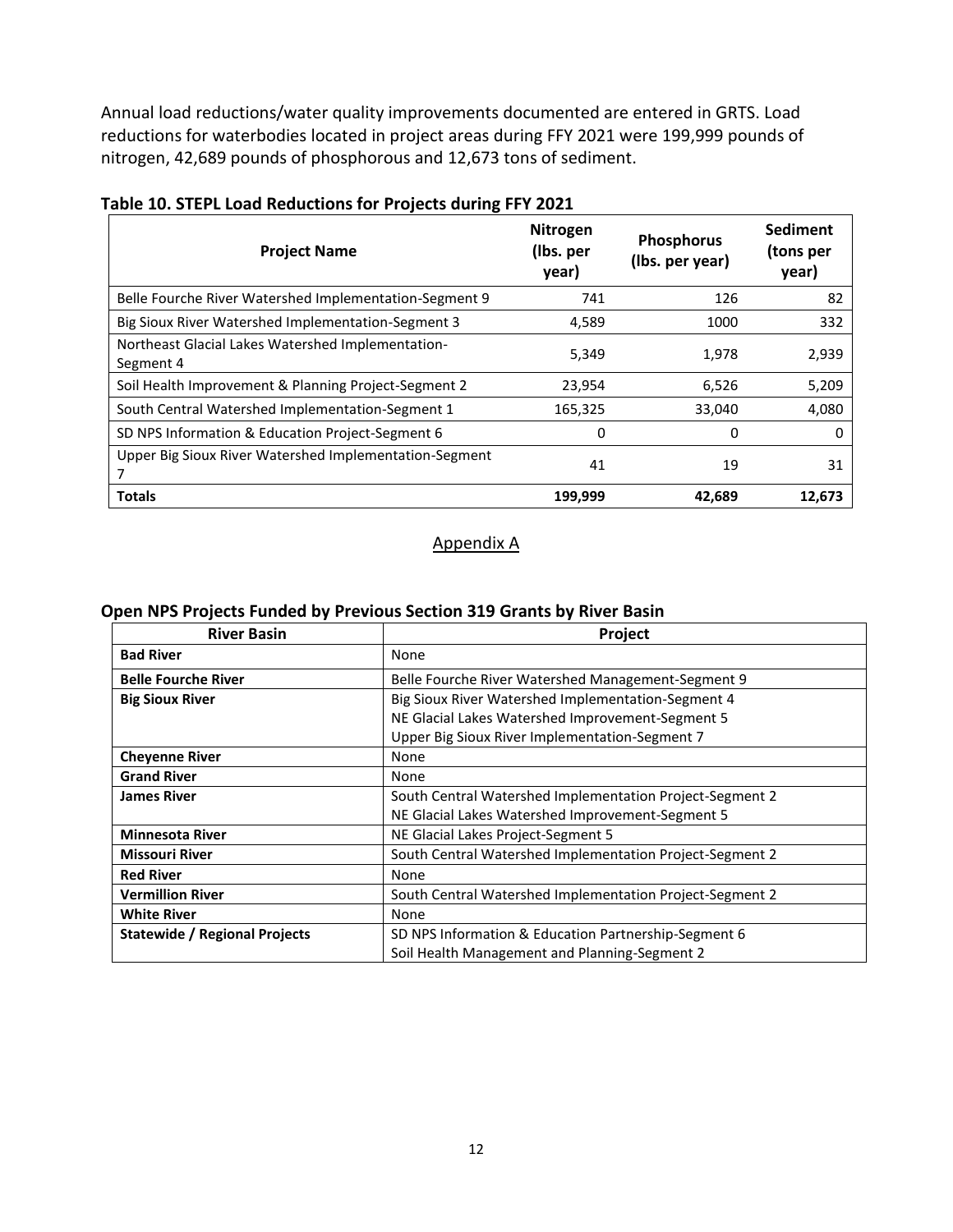## Appendix B

## **Completed Section 319 Projects by River Basin**

| <b>Bad River</b><br>Bad River Water Quality Project-Phase II<br>Bad River Water Quality Project-Phase III<br>Hayes and Waggoner Lakes TMDL<br><b>Upper Bad River Demonstration</b><br><b>Belle Fourche River</b><br>Bear Butte Creek Riparian Demonstration<br>Belle Fourche River Assessment<br>Belle Fourche River Watershed Management Plan-Segments 1, 2, 3, 4, 5, 6, 7,<br>and 8<br><b>Big Sioux River</b><br><b>Bachelor Creek Assessment</b><br>Bachelor Creek Hydrologic Unit<br><b>Big Sioux Bank Stability</b><br>Big Sioux TMDL Through Sioux Falls<br><b>Big Sioux Well Head Protection</b><br>Blue Dog Lake Assessment<br>Blue Dog Lake Watershed Improvement<br>Central Big Sioux River Implementation-Segment 1, 2, & 3<br>Central Big Sioux River (Interim) Project<br>Deuel County Lakes Implementation |
|--------------------------------------------------------------------------------------------------------------------------------------------------------------------------------------------------------------------------------------------------------------------------------------------------------------------------------------------------------------------------------------------------------------------------------------------------------------------------------------------------------------------------------------------------------------------------------------------------------------------------------------------------------------------------------------------------------------------------------------------------------------------------------------------------------------------------|
|                                                                                                                                                                                                                                                                                                                                                                                                                                                                                                                                                                                                                                                                                                                                                                                                                          |
|                                                                                                                                                                                                                                                                                                                                                                                                                                                                                                                                                                                                                                                                                                                                                                                                                          |
|                                                                                                                                                                                                                                                                                                                                                                                                                                                                                                                                                                                                                                                                                                                                                                                                                          |
|                                                                                                                                                                                                                                                                                                                                                                                                                                                                                                                                                                                                                                                                                                                                                                                                                          |
|                                                                                                                                                                                                                                                                                                                                                                                                                                                                                                                                                                                                                                                                                                                                                                                                                          |
|                                                                                                                                                                                                                                                                                                                                                                                                                                                                                                                                                                                                                                                                                                                                                                                                                          |
|                                                                                                                                                                                                                                                                                                                                                                                                                                                                                                                                                                                                                                                                                                                                                                                                                          |
|                                                                                                                                                                                                                                                                                                                                                                                                                                                                                                                                                                                                                                                                                                                                                                                                                          |
|                                                                                                                                                                                                                                                                                                                                                                                                                                                                                                                                                                                                                                                                                                                                                                                                                          |
|                                                                                                                                                                                                                                                                                                                                                                                                                                                                                                                                                                                                                                                                                                                                                                                                                          |
|                                                                                                                                                                                                                                                                                                                                                                                                                                                                                                                                                                                                                                                                                                                                                                                                                          |
|                                                                                                                                                                                                                                                                                                                                                                                                                                                                                                                                                                                                                                                                                                                                                                                                                          |
|                                                                                                                                                                                                                                                                                                                                                                                                                                                                                                                                                                                                                                                                                                                                                                                                                          |
|                                                                                                                                                                                                                                                                                                                                                                                                                                                                                                                                                                                                                                                                                                                                                                                                                          |
|                                                                                                                                                                                                                                                                                                                                                                                                                                                                                                                                                                                                                                                                                                                                                                                                                          |
|                                                                                                                                                                                                                                                                                                                                                                                                                                                                                                                                                                                                                                                                                                                                                                                                                          |
|                                                                                                                                                                                                                                                                                                                                                                                                                                                                                                                                                                                                                                                                                                                                                                                                                          |
|                                                                                                                                                                                                                                                                                                                                                                                                                                                                                                                                                                                                                                                                                                                                                                                                                          |
| Enemy Swim Lake Implementation                                                                                                                                                                                                                                                                                                                                                                                                                                                                                                                                                                                                                                                                                                                                                                                           |
| Lake Campbell Watershed Restoration                                                                                                                                                                                                                                                                                                                                                                                                                                                                                                                                                                                                                                                                                                                                                                                      |
| Lakes Cochrane/Oliver Watershed Improvement                                                                                                                                                                                                                                                                                                                                                                                                                                                                                                                                                                                                                                                                                                                                                                              |
| Lakes Herman/Madison/Brant Implementation                                                                                                                                                                                                                                                                                                                                                                                                                                                                                                                                                                                                                                                                                                                                                                                |
| Lake Kampeska Watershed                                                                                                                                                                                                                                                                                                                                                                                                                                                                                                                                                                                                                                                                                                                                                                                                  |
| Lake Norden/Lake Albert/Lake St. John Assessment                                                                                                                                                                                                                                                                                                                                                                                                                                                                                                                                                                                                                                                                                                                                                                         |
| Lake Poinsett Watershed-Segment 1 & 2                                                                                                                                                                                                                                                                                                                                                                                                                                                                                                                                                                                                                                                                                                                                                                                    |
| Lower Big Sioux River Implementation-Segment 1 & 2                                                                                                                                                                                                                                                                                                                                                                                                                                                                                                                                                                                                                                                                                                                                                                       |
| Northeast Glacial Lakes-Segment 1, 2, 3 & 4                                                                                                                                                                                                                                                                                                                                                                                                                                                                                                                                                                                                                                                                                                                                                                              |
| Pickerel Lake Protection                                                                                                                                                                                                                                                                                                                                                                                                                                                                                                                                                                                                                                                                                                                                                                                                 |
| Roy Lake Assessment                                                                                                                                                                                                                                                                                                                                                                                                                                                                                                                                                                                                                                                                                                                                                                                                      |
| Upper Big Sioux River Watershed-Segments 1, 2, 3, 4, 5, & 6                                                                                                                                                                                                                                                                                                                                                                                                                                                                                                                                                                                                                                                                                                                                                              |
| Wall Lake Watershed Project                                                                                                                                                                                                                                                                                                                                                                                                                                                                                                                                                                                                                                                                                                                                                                                              |
| Wall Lake Post-Project Assessment                                                                                                                                                                                                                                                                                                                                                                                                                                                                                                                                                                                                                                                                                                                                                                                        |
| <b>Cheyenne River</b><br>Whitewood Creek- Bear Butte Creek Temperature TMDL-Phase 2                                                                                                                                                                                                                                                                                                                                                                                                                                                                                                                                                                                                                                                                                                                                      |
| Cheyenne River Phase I TMDL Assessment                                                                                                                                                                                                                                                                                                                                                                                                                                                                                                                                                                                                                                                                                                                                                                                   |
| Foster Creek Riparian Demonstration - Stanley Co.                                                                                                                                                                                                                                                                                                                                                                                                                                                                                                                                                                                                                                                                                                                                                                        |
| Lower Cheyenne River TMDL Assessment-Phase I                                                                                                                                                                                                                                                                                                                                                                                                                                                                                                                                                                                                                                                                                                                                                                             |
| Lower Cheyenne River TMDL Assessment 2                                                                                                                                                                                                                                                                                                                                                                                                                                                                                                                                                                                                                                                                                                                                                                                   |
| Piedmont Valley Assessment                                                                                                                                                                                                                                                                                                                                                                                                                                                                                                                                                                                                                                                                                                                                                                                               |
| Rapid City Storm Water                                                                                                                                                                                                                                                                                                                                                                                                                                                                                                                                                                                                                                                                                                                                                                                                   |
| Spring Creek Implementation-Segment 1, 2, & 3<br><b>Grand River</b>                                                                                                                                                                                                                                                                                                                                                                                                                                                                                                                                                                                                                                                                                                                                                      |
| Shadehill Lake Protection Staffing & Support<br><b>James River</b>                                                                                                                                                                                                                                                                                                                                                                                                                                                                                                                                                                                                                                                                                                                                                       |
| Brown County Implementation-Segment 2<br>Clear Lake Assessment - Marshall Co.                                                                                                                                                                                                                                                                                                                                                                                                                                                                                                                                                                                                                                                                                                                                            |
| Cottonwood & Louise TMDL                                                                                                                                                                                                                                                                                                                                                                                                                                                                                                                                                                                                                                                                                                                                                                                                 |
| Elm Lake Implementation Project                                                                                                                                                                                                                                                                                                                                                                                                                                                                                                                                                                                                                                                                                                                                                                                          |
| Firesteel Creek/Lake Mitchell Watershed Project-Segments 1 & 2                                                                                                                                                                                                                                                                                                                                                                                                                                                                                                                                                                                                                                                                                                                                                           |
| Foster Creek Riparian Demonstration - Beadle Co.                                                                                                                                                                                                                                                                                                                                                                                                                                                                                                                                                                                                                                                                                                                                                                         |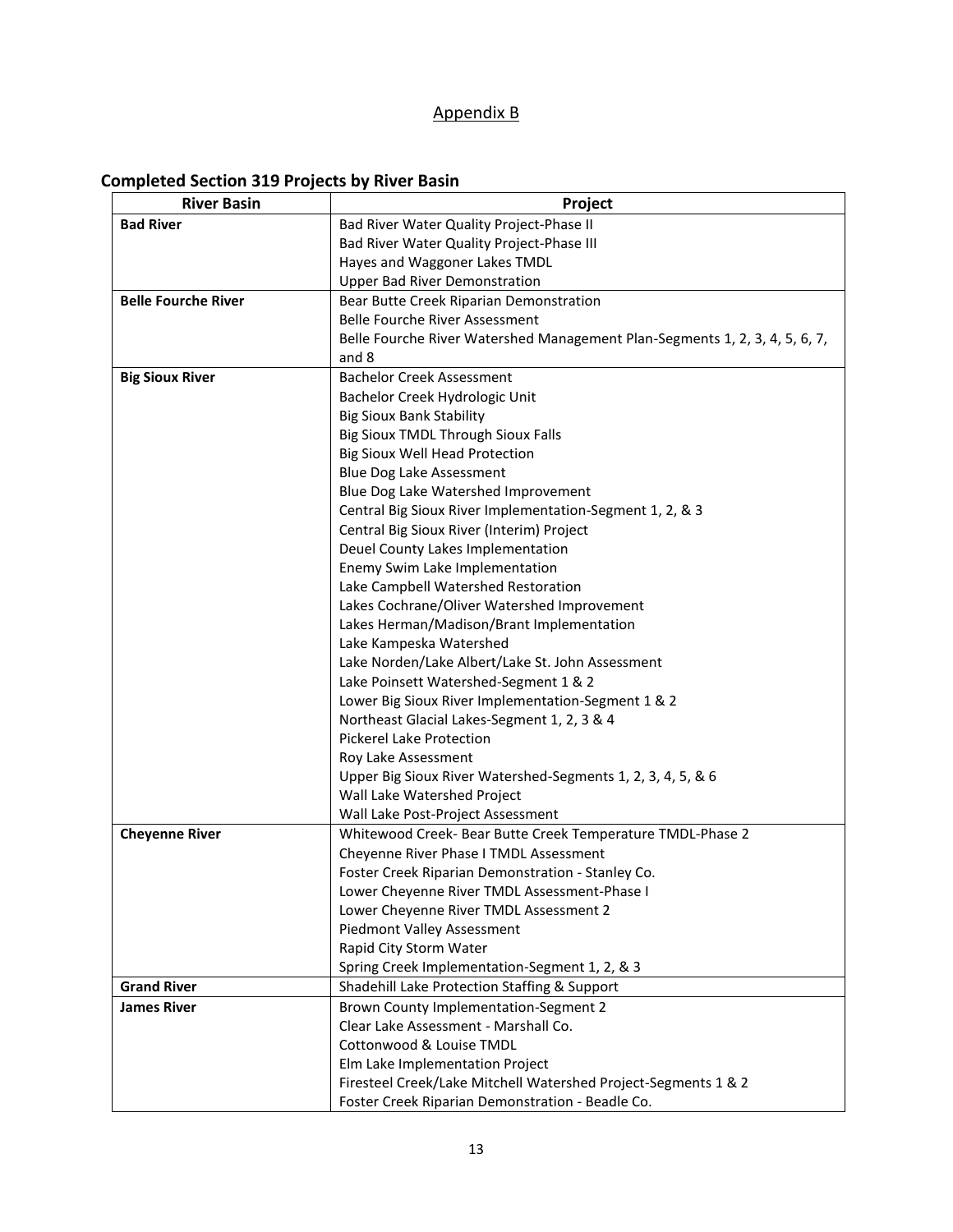|                                    | Jones Lake/Rose Hill Lake TMDL                           |
|------------------------------------|----------------------------------------------------------|
|                                    | Jones Lake/Rose Hill Lake Watershed Implementation       |
|                                    | Lake Byron Watershed                                     |
|                                    | Lakes Cottonwood and Louis Implementation                |
|                                    | Lake Faulkton Watershed Implementation                   |
|                                    | Lake Hanson/Pierre Creek Implementation                  |
|                                    | Lake Mitchell Watershed Assessment                       |
|                                    | Lake Redfield Restoration                                |
|                                    | Lower James River Assessment                             |
|                                    |                                                          |
|                                    | Lower James River Implementation-Segment 1, 2, & 3       |
|                                    | Loyalton and Cresbard Lakes TMDL                         |
|                                    | Mina Lake Water Quality Assessment                       |
|                                    | <b>Moccasin Creek TMDL</b>                               |
|                                    | Ravine Lake Watershed                                    |
|                                    | <b>Richmond Lake Watershed</b>                           |
|                                    | <b>Richmond Lake Assessment</b>                          |
|                                    | South Central Watershed Implementation Project-Segment 1 |
|                                    | Twin Lakes/Wilmarth Lake Assessment                      |
|                                    | <b>Upper James River Assessment</b>                      |
|                                    | Upper Snake Creek Implementation-Segment 1               |
|                                    | White Lake Dam TMDL                                      |
| <b>Missouri River</b>              | <b>Burke Lake Assessment</b>                             |
|                                    | <b>Burke Lake Restoration</b>                            |
|                                    | Lewis and Clark Implementation-Segment 1, 2, 3 & 4       |
|                                    | <b>Medicine Creek Assessment</b>                         |
|                                    | Medicine Creek Watershed Project-Segment 1               |
|                                    | Okobojo Creek Watershed Assessment                       |
|                                    | Pocasse/Campbell Watershed Assessment                    |
|                                    | South Central Lakes Watershed Assessment                 |
|                                    | South Central Watershed Implementation Project-Segment 1 |
|                                    | Spring Creek Implementation (Campbell Co.)-Segment 1     |
| <b>Red River</b>                   | Lake Traverse Watershed Assessment                       |
| <b>Vermillion River</b>            | Kingsbury County Lakes Assessment                        |
|                                    | Kingsbury Lakes Implementation                           |
|                                    | South Central Watershed Implementation Project-Segment 1 |
|                                    | Swan Lake Restoration                                    |
|                                    | Turkey Ridge Creek Implementation-Segment 1              |
|                                    | <b>Vermillion River Basin Assessment</b>                 |
|                                    | Vermillion River Basin Implementation-Segment 1 & 2      |
| <b>White River</b>                 | White River Phase I Assessment                           |
|                                    | Little White River TMDL Assessment                       |
| <b>Statewide/Regional Projects</b> | 303(d) Watershed Planning & Assistance-Segment 1, 2 & 3  |
|                                    | <b>Abandoned Well Sealing</b>                            |
|                                    | Animal Waste Management 1 & 2                            |
|                                    | Animal Nutrient Management Team 3 & 4                    |
|                                    | Animal Waste Team (Buffer salesmen)                      |
|                                    | Bacteria in Sediment SDSU Project                        |
|                                    | <b>Black Hills Stream Temperature Assessment</b>         |
|                                    | <b>Bootstraps</b>                                        |
|                                    | <b>Buffer Planning and Assistance</b>                    |
|                                    | Coordinated Resource Management 1& 2                     |
|                                    | East River Area Riparian Demonstration 1 & 2             |
|                                    | East River Riparian Grazing I                            |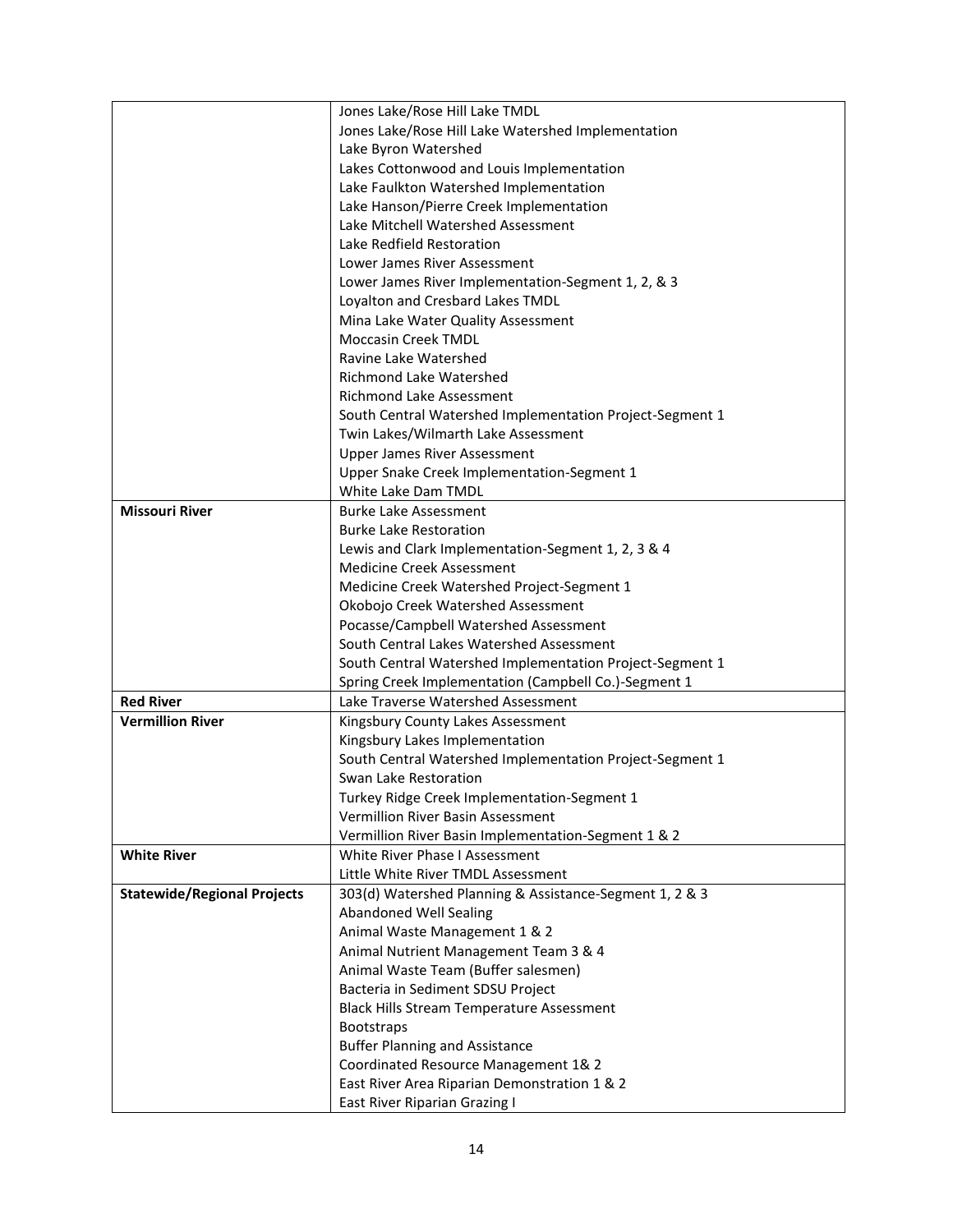| Evaluating Phosphorus Loss on a Watershed                         |
|-------------------------------------------------------------------|
| <b>Evaluating Vegetative Treatment Areas</b>                      |
| Grassland Management and Planning-Segment 1, 2, 3, 4 & 5          |
| <b>Ground Water Monitoring Network</b>                            |
| Manure Management Based on Soil Phosphorus                        |
| Manure Management Based on Soil Phosphorus - Additional Soils     |
| Nitrogen & Pesticides in Ground Water                             |
| Nonpoint Source Information & Education 1989                      |
| Nonpoint Source Information & Education 1994                      |
| Nonpoint Source Information & Education 1996                      |
| Nonpoint Source Information & Education 1998                      |
| Nonpoint Source Information & Education - Segment 1, 2, 3, 4, & 5 |
| Precision Manure Management to Improve WQ                         |
| <b>Rainfall Simulator</b>                                         |
| Reference Site Validation & Biomonitoring                         |
| Riparian Area Restoration & Protection-Segment 1                  |
| Riparian Grazing Workshop                                         |
| Soil Health Improvement and Planning Project-Segment 1            |
| South Dakota Association of Conservation Districts                |
| South Dakota Lake Protection                                      |
| Statewide Lake Assessment                                         |
| Water Quality Impacts of Winter Manure Spreading                  |
| Water Quality Planning Project                                    |
| <b>Wetlands Education Project</b>                                 |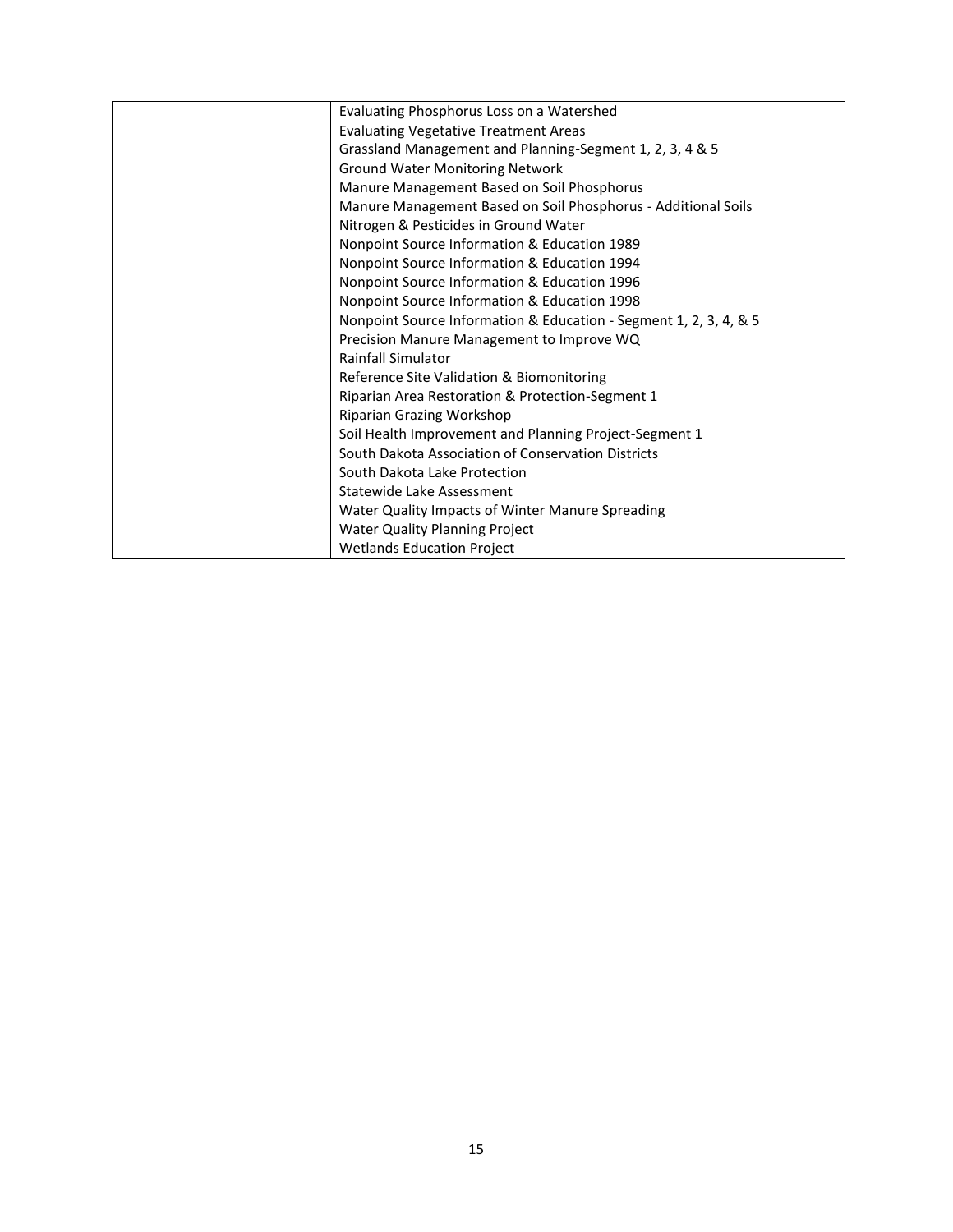## Appendix C

## **Completed Section 604(b) Projects by River Basin**

| <b>Bad River Basin</b>           | <b>Bad River Phase IA</b>                                                 |
|----------------------------------|---------------------------------------------------------------------------|
|                                  | <b>Bad River Phase IB</b>                                                 |
| <b>Belle Fourche River Basin</b> | Belle Fourche River TMDL Project                                          |
|                                  | Streambank Erosion Assessment - Upper Whitewood Creek                     |
|                                  | Whitewood Creek Streambank Assessment Project                             |
|                                  | Whitewood Creek Watershed Project Planning                                |
|                                  | Whitewood Creek Bacterial Source Tracking                                 |
|                                  | Whitewood/Bear Butte Creek Temperature TMDL-Phase 1                       |
|                                  | Whitewood/Bear Butte Creek Temperature TMDL-Phase 2                       |
| <b>Big Sioux River Basin</b>     | Bacterial Source Tracking and Lower Big Sioux TMDL                        |
|                                  | <b>Big Sioux Aquifer Protection Project</b>                               |
|                                  | <b>Big Sioux Aquifer Study</b>                                            |
|                                  | Big Sioux River Bank Stabilization Demonstration Project                  |
|                                  | Big Sioux River Riparian Assessment (Moody/Minnehaha)                     |
|                                  | Brookings Area TMDL Sampling Project                                      |
|                                  | Covell Lake TMDL (Combined with Sioux Falls Big Sioux River TMDL Project) |
|                                  | Eastern South Dakota Lakes Assessment                                     |
|                                  | Pelican Lake Control Structure Feasibility                                |
|                                  | Lake Alvin/Nine Mile Creek TMDL                                           |
|                                  | Lake Campbell TMDL Assessment                                             |
|                                  | Lakes Herman, Madison, Brandt Project Planning                            |
|                                  | Lake Poinsett Project Planning and Design                                 |
|                                  | North Central Big Sioux/Oakwood Lake TMDL                                 |
|                                  | <b>Rotating Basins Project</b>                                            |
|                                  | Sioux Falls - Big Sioux River TMDLs                                       |
|                                  | Skunk Creek - National Water Quality Initiative                           |
|                                  | <b>Upper Big Sioux Watershed AGNPS</b>                                    |
| <b>Cheyenne River Basin</b>      | Develop NPS BMPs Western Pennington Co. Drainage District                 |
|                                  | French Creek Assessment                                                   |
|                                  | Galena Fire Project                                                       |
|                                  | Rapid Creek and Aquifer Assessment Project                                |
|                                  | Rapid Creek NPS Assessment Project                                        |
|                                  | Rapid Creek Stormwater Impact Prioritization                              |
|                                  | <b>Custer State Parks Lakes Assess. Report Preparation</b>                |
|                                  | Spring Creek Bacterial Source Tracking                                    |
| <b>Grand River Basin</b>         | <b>Grand River Watershed TMDL</b>                                         |
| <b>James River Basin</b>         | <b>Broadland Creek Watershed Study</b>                                    |
|                                  | Central South Dakota Water Quality Monitoring Project                     |
|                                  | Eastern South Dakota Lakes Assessment                                     |
|                                  | Firesteel Creek/Lake Mitchell WQ Needs Assessment                         |
|                                  | James River TMDL Project                                                  |
|                                  | Landowner Survey                                                          |
|                                  | Lake Faulkton Assessment Project                                          |
|                                  | Lake Louise Water Quality Monitoring                                      |
|                                  | Mina Lake Water Quality Project                                           |
|                                  | Ravine Lake Diagnostic/Feasibility Study                                  |
|                                  | Turtle Creek/Lake Redfield Landowner Survey                               |
|                                  | Wylie Pond/Moccasin Creek Watershed TMDL                                  |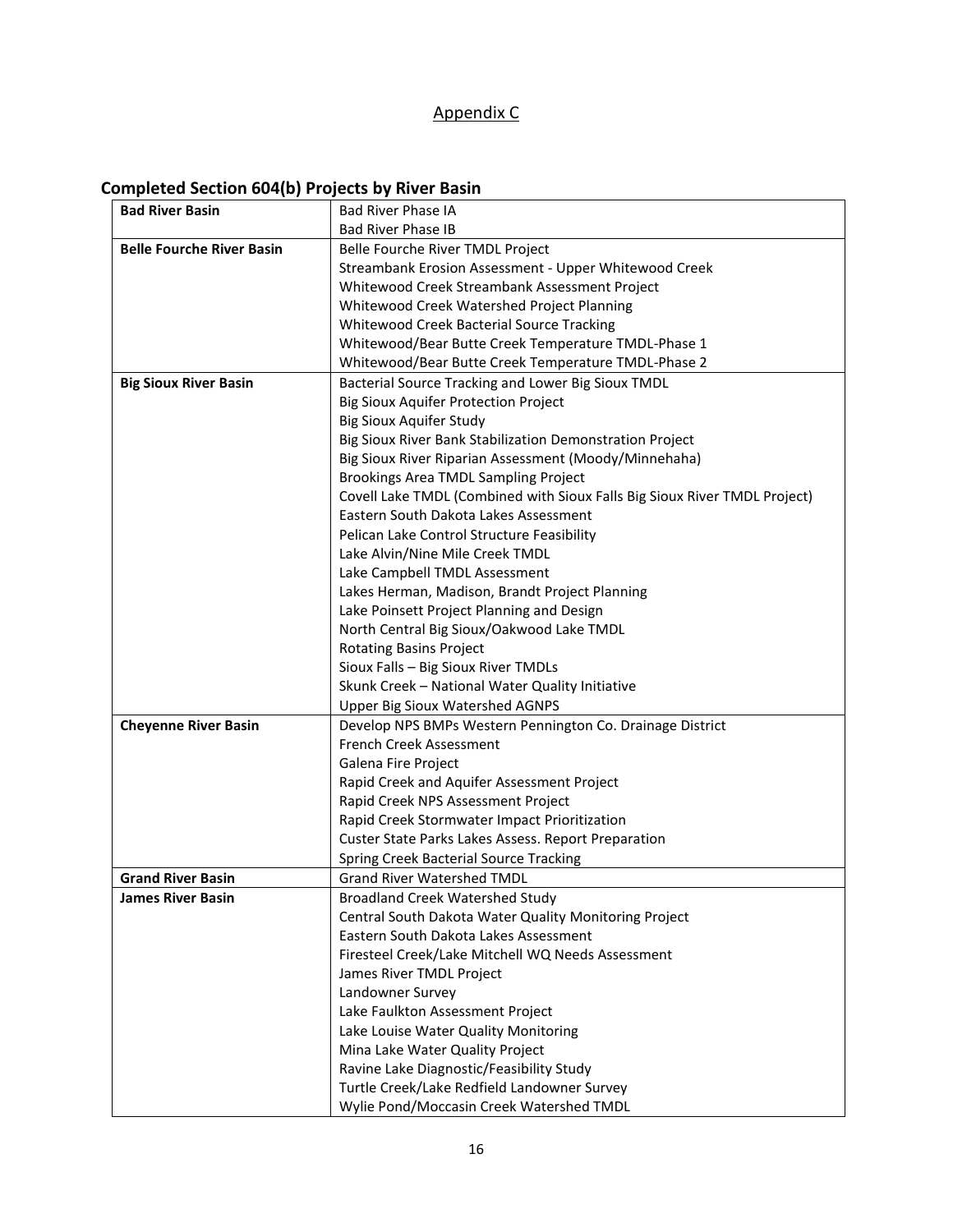| <b>Minnesota River Basin</b>  | Blue Dog Lake/Enemy Swim Septic Leachate Survey                      |
|-------------------------------|----------------------------------------------------------------------|
|                               | Fish Lake Water Level and Quality Study                              |
|                               | Lake Cochrane/Oliver TMDL                                            |
|                               | Lake Hendricks Restoration Assessment                                |
|                               | Lake Traverse/Little Minnesota River Land Inventory                  |
|                               | <b>Rotating Basins Project</b>                                       |
| <b>Missouri River Basin</b>   | Burke Lake Diagnostic/Feasibility Study                              |
|                               | Central South Dakota Lakes Assessment                                |
|                               | Lake Andes Watershed Treatment Project                               |
|                               | Lake Pocasse/Lake Campbell/Spring Creek TMDL                         |
|                               | Lewis and Clark TMDL Project                                         |
|                               | Platte Lake Planning                                                 |
|                               | Randall RC&D Implementation Planning                                 |
| <b>Vermillion River Basin</b> | Turkey Ridge Creek Watershed Assessment Project                      |
|                               | Turner County Conservation District - West Vermillion River Sampling |
|                               | Vermillion River Basin Watershed Planning                            |
|                               | West Yankton Sanitary Sewer Survey                                   |
| <b>White River Basin</b>      | White River Preservation Project                                     |
|                               | White River Watershed Data Collection Project                        |
|                               | White River/Little White River TMDL Project                          |
| <b>Statewide</b>              | Bacterial Source Typing: Sample Preparation and Analysis Project     |
|                               | Black Hills & Eastern SD Taxonomic analyses of 2007 & 2008 samples   |
|                               | Black Hills Biological Sampling - 2006 samples                       |
|                               | Black Hills Biological Sampling - 2007 samples                       |
|                               | Black Hills Biological Sampling - 2008 samples                       |
|                               | Black Hills Biological Sampling - 2009 and 2010 samples              |
|                               | Black Hills Stream Temperature TMDL Project                          |
|                               | <b>Chemical Containment</b>                                          |
|                               | Demonstrate Slash Pile Use Control Erosion on Fragile Soils          |
|                               | Detention Cell Demonstration Project                                 |
|                               | Digitize Soils Maps for South Dakota                                 |
|                               | East River Riparian Demonstration Project                            |
|                               | Forestry BMP Pamphlet                                                |
|                               | <b>Groundwater Protection Project</b>                                |
|                               | Livestock Waste Management Handbook                                  |
|                               | Local WQ Planning Through Hydrologic Unit Planning                   |
|                               | North Central RC&D HU Implementation                                 |
|                               | Pesticide and Fertilizer Groundwater Study                           |
|                               | Pesticide and Nitrogen Program                                       |
|                               | Riparian Area Forestry Project                                       |
|                               | Statewide Lake Surveys 2011 - 2012                                   |
|                               | <b>Statewide Mercury TMDL Project</b>                                |
|                               | Stock growers Speaker                                                |
|                               | Taxonomic Identification & Enumeration of Biological Samples         |
|                               | Terry Redlin Institute Wetlands Education Project                    |
|                               | <b>Water Quality Planning Project</b>                                |
|                               | Water Quality Study of SD Glacial Lakes and Wetlands                 |
|                               | Wetland Assessment for the Nonpoint Source Program                   |
|                               | SDSU Cropland Planning for Water Quality Improvement                 |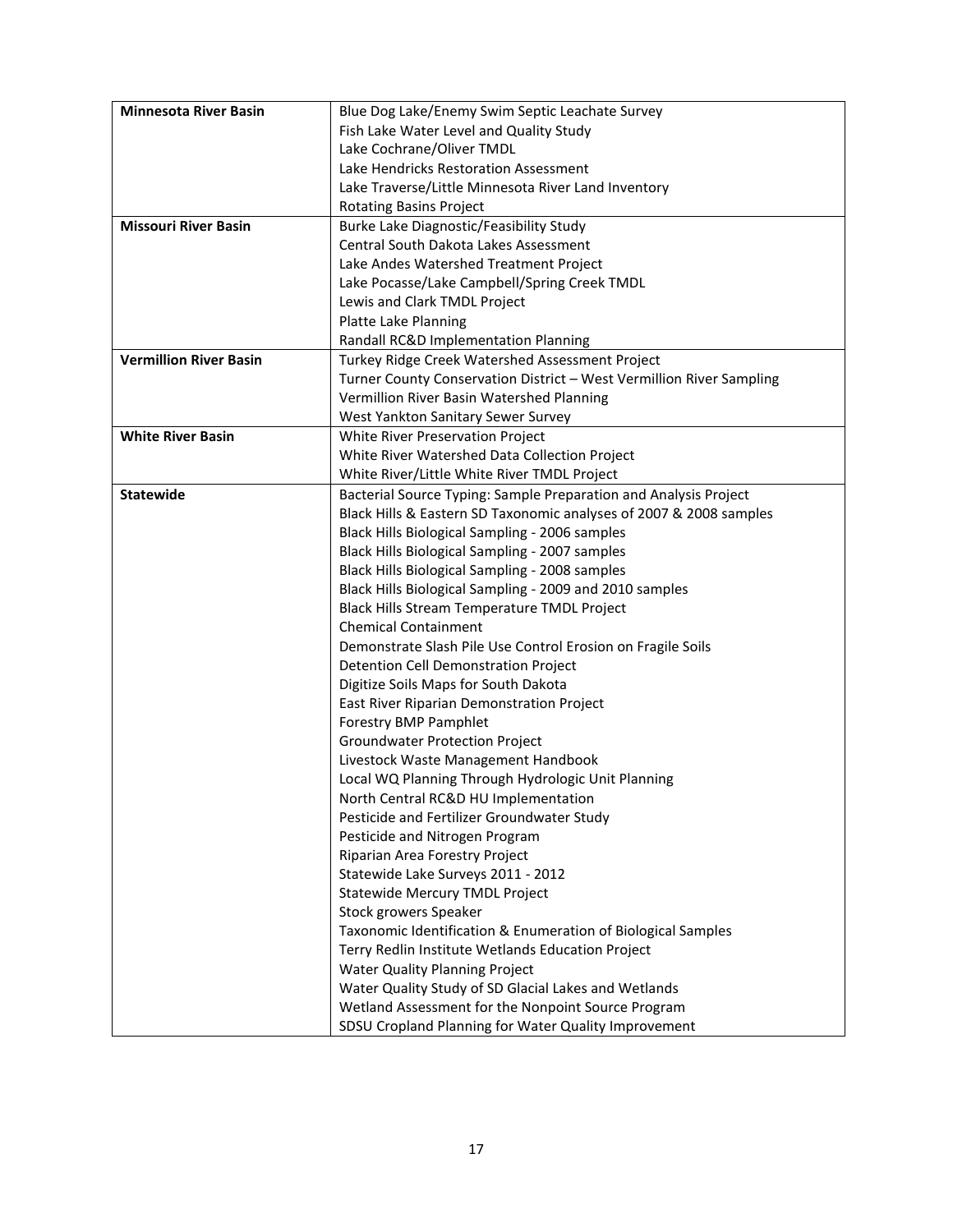### Appendix D

## **Completed Section 106 Projects**

| Project                                                               |
|-----------------------------------------------------------------------|
| Center Lake Report Writing                                            |
| Cottonwood Creek Watershed TMDL Assessment                            |
| <b>DENR Monitoring Supplies and Equipment</b>                         |
| DENR National Rivers and Streams Evaluation & Reference Sites         |
| DENR Stream Reference Site Development                                |
| Digital Line Graphs                                                   |
| Digitized SD Soil Survey                                              |
| East Dakota WDD Water Quality Monitoring                              |
| Equipment for Lower Big Sioux and Spring Creek Assessment             |
| <b>EPA In-Kind for Lab Services</b>                                   |
| EPA National Lakes Assessment (NLA)                                   |
| Fish Lake/Lake Alice Assessment                                       |
| <b>Gauging Equipment</b>                                              |
| <b>Gauging Stations</b>                                               |
| Lake Hanson Assessment Project                                        |
| Lewis and Clark Watershed Assessment                                  |
| Lower Cheyenne River TMDL Assessment-Phase I                          |
| Lower James River TMDL Assessment                                     |
| <b>Mercury Sampling</b>                                               |
| <b>Missouri River Monitoring</b>                                      |
| Northern Glaciated Plains Ref. Site Validation & Bio Toolkit          |
| Northwest Great Plains Reference Site Development                     |
| Remote Sensing - AGNPS Crop Layers                                    |
| Rotating Basins Project-Big Sioux/Red/Minnesota River Basins          |
| School - Bullhead Watershed Assessment - TMDL                         |
| <b>Sediment Diatom Analysis</b>                                       |
| Sediment Diatom Dating through Radiochemistry                         |
| Selection and & Validation of Stream Reference Sites                  |
| Spring Creek/Sheridan Lake Assessment                                 |
| Stage/Discharge Relationship Development                              |
| <b>Statewide Lakes Assessment</b>                                     |
| Statewide Aquatic Macroinvertebrate Collection and Database (Specify) |
| <b>Statistics Training Course</b>                                     |
| Upper Cheyenne River TMDL                                             |
| <b>Upper Rapid Creek Assessment</b>                                   |
| <b>Use Attainability Assessments</b>                                  |
| <b>USGS Gage Station Water Use Agreements</b>                         |
|                                                                       |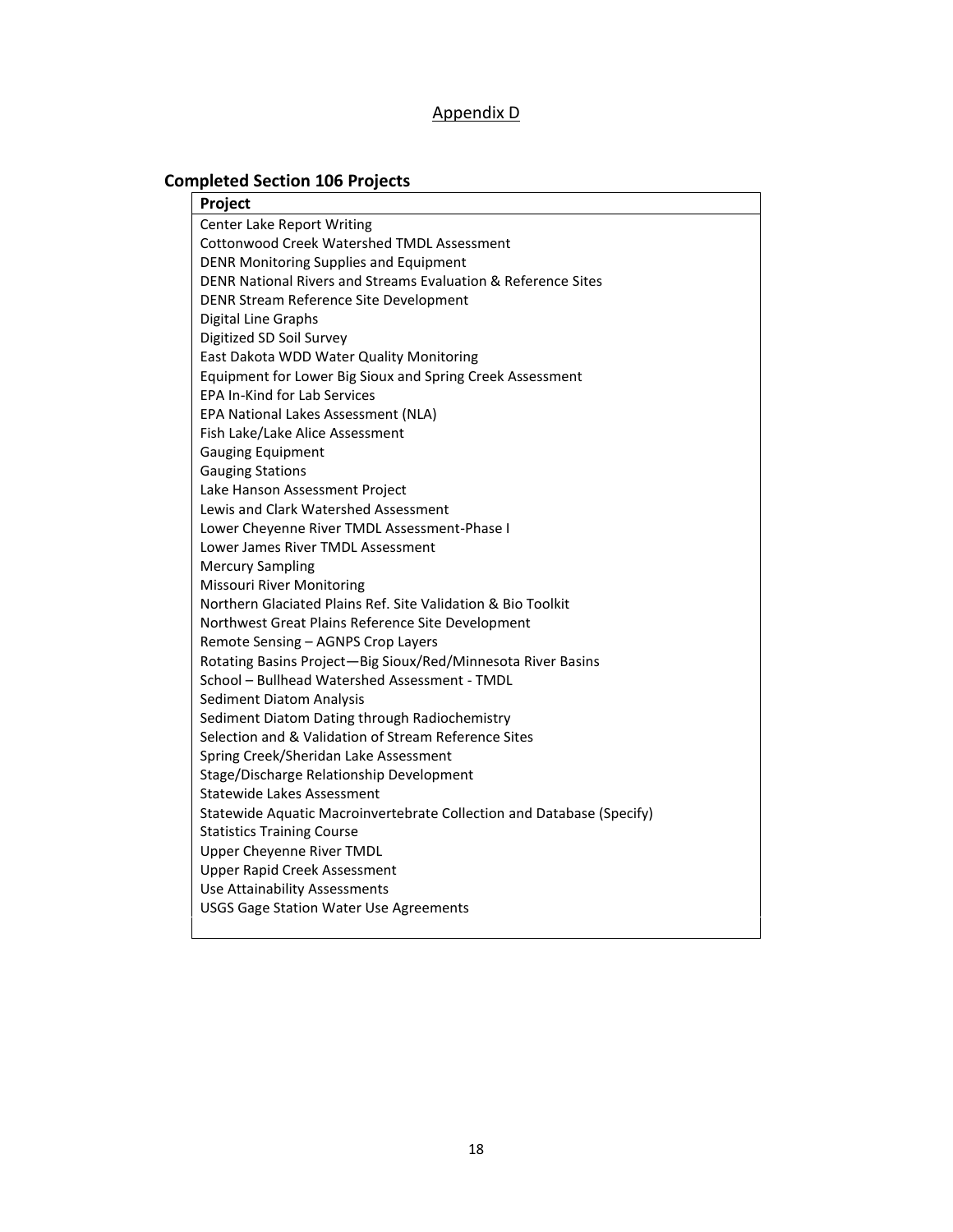| 319 Matching Funds Accrued Through 9/30/21 |                  |                    | +No report available |                           |                 |
|--------------------------------------------|------------------|--------------------|----------------------|---------------------------|-----------------|
| Grant                                      | Grant Award (\$) | <b>Total Match</b> | <b>Expenditures</b>  | <b>Match Required</b>     | <b>Match</b>    |
|                                            |                  | Required (\$)      | thru 9/30/21(\$)     | Against Expenditures (\$) | Documented (\$) |
| 319 Implementation 89                      | 1,594,000        | 1,062,667          | 1,594,000            | 1,062,667                 | 1,315,016       |
| 319 Implementation 90                      | 800,137          | 885,994            | 800,137              | 885,994                   | 885,994         |
| 319 Implementation 91                      | 655,851          | 437,234            | 655,797              | 437,198                   | 437,199         |
| 319 Implementation 92                      | 795,000          | 530,000            | 794,836              | 529,891                   | 535,421         |
| 319 Implementation 93                      | 1,090,839        | 727,227            | 1,090,839            | 727,227                   | 779,175         |
| 319 Implementation 94                      | 1,415,142        | 943,508            | 1,415,142            | 943,508                   | 1,188,561       |
| 319 Implementation 95                      | 1,699,669        | 1,133,119          | 1,699,669            | 1,133,119                 | 1,154,183       |
| 319 Implementation 96                      | 1,126,685        | 751,123            | 1,126,685            | 751,123                   | 787,159         |
| 319 Implementation 97                      | 1,253,790        | 835,902            | 1,253,790            | 835,902                   | 1,484,877       |
| 319 Implementation 98                      | 1,296,790        | 864,531            | 1,296,790            | 864,531                   | 860,355         |
| 319 Implementation 99                      | 2,791,400        | 1,860,933          | 2,791,400            | 1,860,933                 | 1,861,025       |
| 319 Implementation 00                      | 3,008,897        | 2,005,931          | 3,008,897            | 2,005,931                 | 2,005,931       |
| 319 Implementation 01                      | 3,267,900        | 2,178,600          | 3,267,900            | 2,178,600                 | 2,356,825       |
| 319 Implementation 02                      | 3,142,900        | 2,095,268          | 3,142,900            | 2,095,268                 | 2,095,268       |
| 319 Implementation 03                      | 3,215,964        | 2,143,976          | 3,215,964            | 2,143,976                 | 2,143,976       |
| 319 Implementation 04                      | 3,090,200        | 2,060,133          | 3,090,200            | 2,060,133                 | 2,060,769       |
| 319 Implementation 05                      | 2,651,624        | 1,767,750          | 2,651,624            | 1,767,750                 | 1,767,750       |
| 319 Implementation 06                      | 2,583,000        | 1,722,000          | 2,583,000            | 1,722,000                 | 1,722,000       |
| 319 Implementation 07                      | 2,470,700        | 1,647,133          | 2,470,700            | 1,647,133                 | 1,678,147       |
| 319 Imp / Admin 08                         | 3,160,100        | 2,106,733          | 3,160,100            | 2,106,733                 | 2,106,733       |
| 319 Imp / Admin 09                         | 3,160,100        | 2,106,733          | 3,160,100            | 2,106,733                 | 2,106,733       |
| 319 Imp / Admin 10                         | 3,160,100        | 2,106,733          | 3,160,100            | 2,106,733                 | 2,106,733       |
| 319 Imp / Admin 11                         | 2,744,000        | 1,829,333          | 2,744,000            | 1,829,333                 | 1,829,333       |
| 319 Imp / Admin 12                         | 2,564,000        | 1,709,333          | 2,564,000            | 1,709,333                 | 1,709,333       |
| 319 Imp / Admin 13                         | 2,431,000        | 1,620,667          | 2,431,000            | 1,620,667                 | 1,620,667       |
| 319 Imp / Admin 14                         | 2,487,000        | 1,658,000          | 2,487,000            | 1,658,000                 | 1,658,000       |
| 319 Imp / Admin 15                         | 2,460,800        | 1,640,533          | 2,460,800            | 1,640,533                 | 1,640,533       |
| 319 Imp / Admin 16                         | 2,544,000        | 1,696,000          | 2,544,000            | 1,696,000                 | 1,696,000       |
| 319 Imp / Admin 17                         | 2,631,000        | 1,754,000          | 2,576,678            | 1,717,785                 | 1,754,000       |
| 319 Imp / Admin 18                         | 2,600,000        | 1,733,000          | 2,214,714            | 1,476,476                 | 1,733,000       |

## Appendix E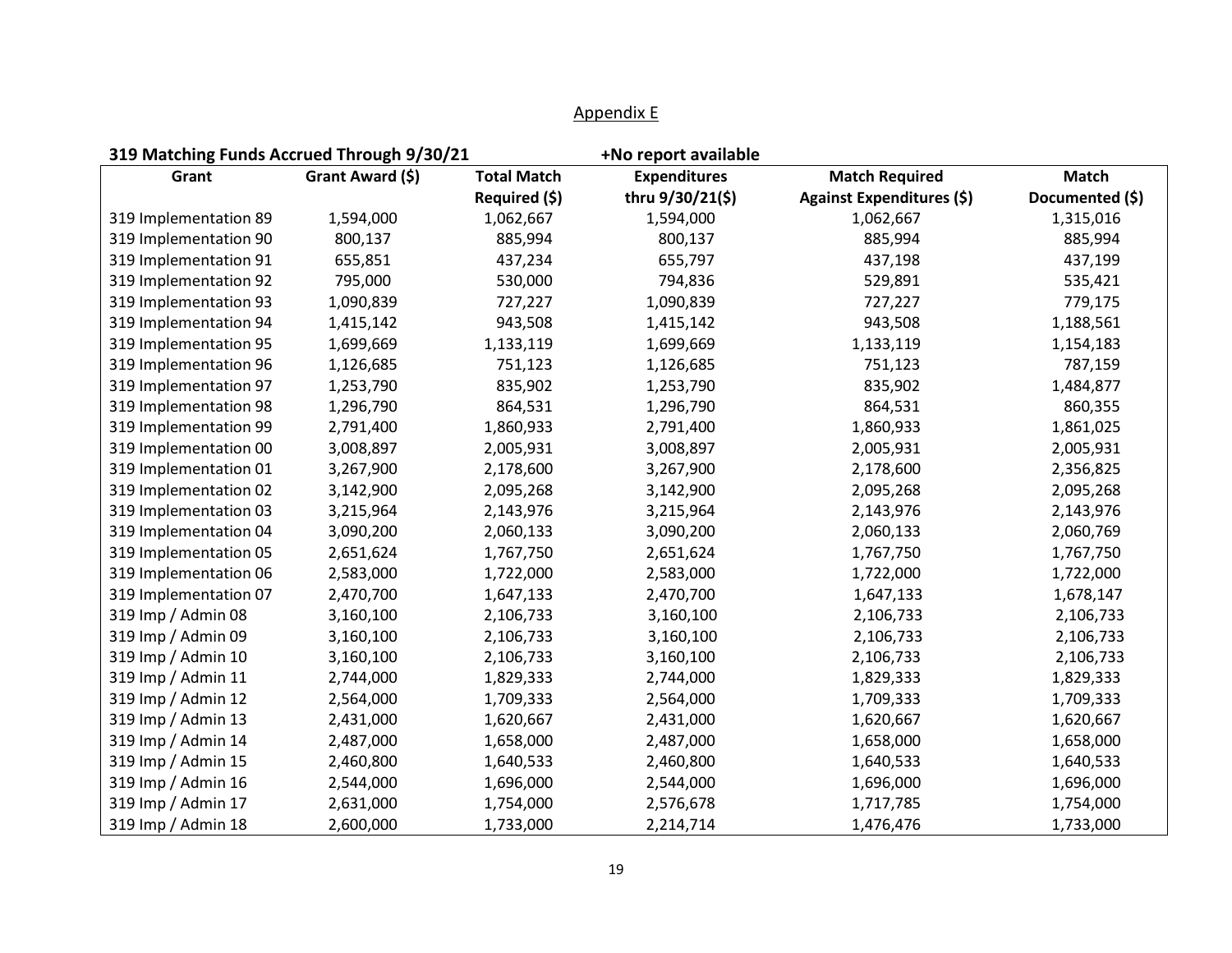|                                           | Total | 75.904.588 | 49,118,761 | 67.854.477 | 45,589,021 | 47,675,473 |
|-------------------------------------------|-------|------------|------------|------------|------------|------------|
| $319 \, \text{Imp} / \text{Admin} \, 21+$ |       | 2,755,000  | 1,836,667  |            |            |            |
| 319 Imp/ Admin 20                         |       | 2,683,000  | 1,788,667  | 768,512    | 512.341    | 236.151    |
| 319 Imp / Admin 19                        |       | 2,574,000  | 1,716,000  | 1,550,113  | 1,033,408  | 1,320,575  |